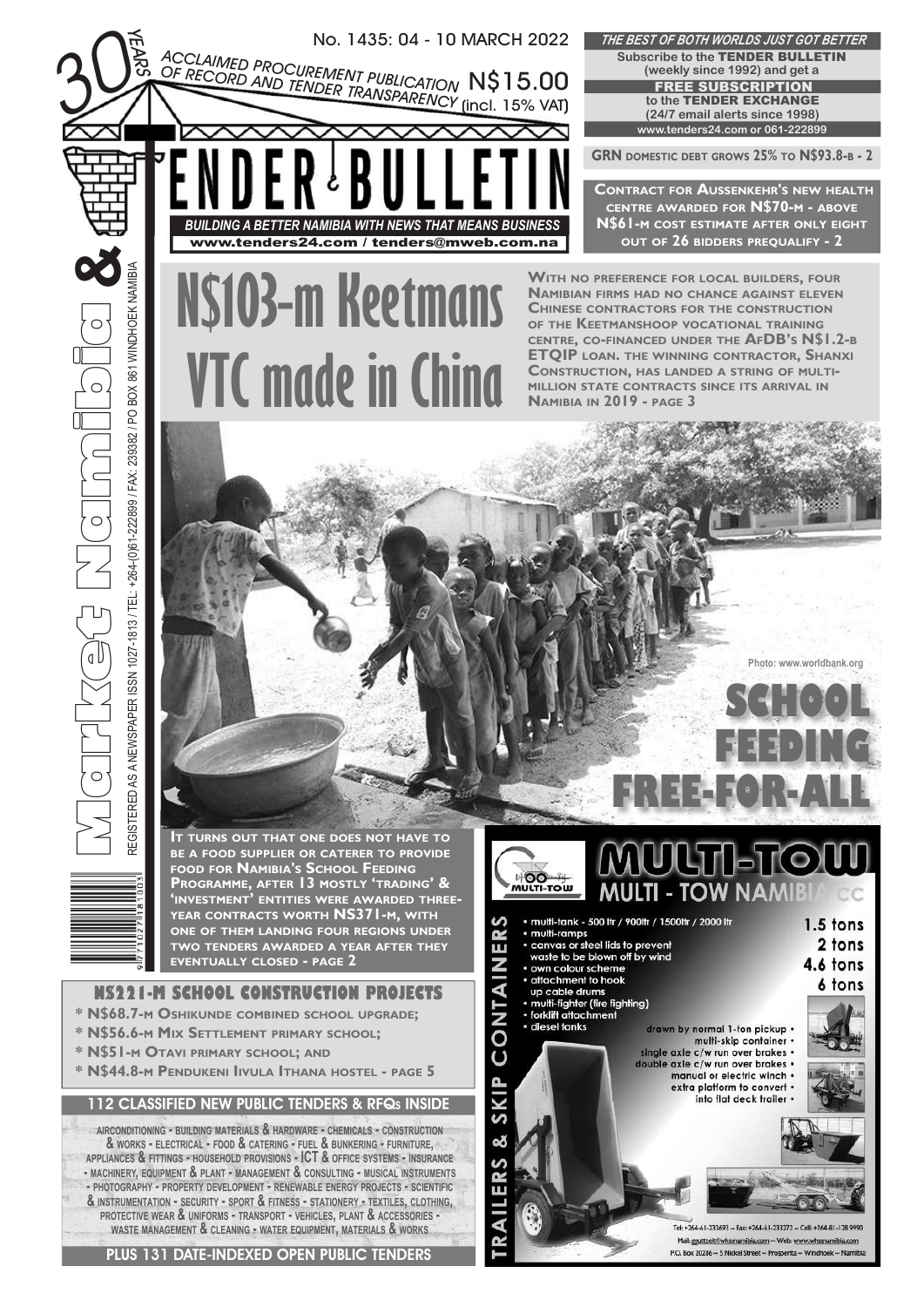## **SCHOOL FEEDING FREE-FOR-ALL**

*04 MARCH 2022* The Central Procurement Board of Namibia awarded two tenders for supplies to the Namibian School Feeding Programme worth N\$371-m in January – almost one year after they closed in February 2021.

The successful bidders for the two tenders listed on the CPB's website consists of 13 companies, most of whom are general traders and 'investment' entities – not caterers or food suppliers.

The CPB had issued both tenders on behalf of the Ministry of Education, Arts & Culture.

## **Maize meal awarded**

**to five companies for N\$188-m - below the N\$286-m estimate**

Tender G/ONB/CPBN-03/2020 for the provision of maize meal blending packaging and transportation to regional distributors' warehouses closed on 15-Feb-21, after being extended from 23-Nov-20 to 07-Dec-20 as well as 18-Jan-21.

Twenty-two offers ranging from N\$168-m to N\$328-m over three years were published in *Bulletin* 1391. Only seven of the 22 bidders had participated in the earlier 2013 and 2016 tenders, with many of the remaining 15 operating as general traders.

The awards posted by the CPB on its website on 12-Jan-22 were to five tenderers on lots offered over three years:

\* Aishaa Investment - Lots 7 (Kunene), 9 (Omaheke) & 14 (Zambezi) =

N\$26,140,749.14

taken into account.

\* Alanson Trading Enterprises cc - Lots 2 (Erongo), 6 (Khomas) & 13 (Otjozondjupa) = N\$11,354,630.77.

The successful bidder for the construction of the new health centre at Aussenkehr is listed on the Central Procurement Board of Namibia's website as Florida Trading / Penatu Trad-ing joint venture, who were awarded the contract for N\$69,915,450.52 after their discount of N\$2,162,333.52 was

The joint venture's price at the ten-der opening was N\$72,077,734.05 for the 20-month contract duration. Tender W/OAB/CPBN-08/2021, issued by the CPB on behalf of the Ministry of Health & Social Services, had closed on 29-Sep-21 with 26 offers with prices ranging from N\$57.2-m to N\$87.4-m (*Bulletin 1417*).

The bid evaluation report was submitted on 25-Nov-21 and the award was announced by the CPB on 17-Jan-22. The cost estimate was N\$61,100,209

*04 MARCH 2022*

\* It turns out that you do not have to be a food supplier or caterer to provide food for the School Feeding Programme, after 13 mostly 'trading' & 'investment' entities are awarded three-year contracts worth NS371-m

## \* Sash Trading & Earthworks landed four regions under two tenders awarded a year after they eventually closed

Kaptau Consumables Supplies - Lots 8 (Ohangwena) & 10 (Omusati) = N\$66,921,850.86

- \* New Success Investment Lots 1 (//Kharas), 3 (Hardap), 4 (Kavango East) & 12 (Oshikoto) = N\$48,873,318.73 total
- \* Sash Trading & Earthworks Lots 5

(Kavango West) & 11 (Oshana Region) = N\$34,868,549.52.

The total prices for all 14 regions add up to N\$188,159,098.80 including VAT - way below the cost estimate of N\$286,391,721.

- The standstill period for objections ended on 19-Jan-22.
- The unsuccessful bidders are:
- Agrimill Commercial; August 26 Logistics \* Block 9 Commercial
- \* De Grande Investment; Degree Power Investment
- \* El Mondo Trading
- \* Halutusane Investments
- \* MD General Dealer Services; Muthakaz Investment

## **T E N D E R**

THESE UPDATES ARE COMPILED FROM<br>MEDIA REPORTS AND MARKET NAMIBIA<br>& TENDER BULLETIN'S OWN SOURCES.

**A W A R D S**

- \* Nutrifood / Multiplex Solution JV \* Okapandi Trading Enterprises; Omhalanga Mills; Ouyamba Investment
- \* Pena Manufacturer \* Rachida Investments
- \* Stream Two Properties
- \* Walvis Bay Ship Chandler / Namibia General Supplies JV.

## **Protein, sugar and salt awarded to eight companies for N\$183-m - well above the**

## **N\$102-m estimate**

Tender G/ONB/CPBN-04/2020 for the provision of protein, sugar, salt and transportation to blenders warehouses closed on 16-Feb-21.

Thirty-two offers from N\$120-m to N\$290-m over three years were pub-lished in *Bulletin* 1395. Only five of the 32 bidders had participated in the earlier 2013 tender, with many of the remaining 27 operating as general traders.

The closing date was extended from 23-Nov-20 to 07-Dec-20 as well as 18-Jan-21.

The CPB posted the eight success-ful bidders on its website n 24-Jan-22, with regions awarded and prices for the three-year period:

\* B&H Maintenances Services - Lot 12 (Oshi-

- $k \cdot (n) = N$22,942,445.98$ \* Bonsec Investment - Lots 7 (Kunene) & 13
- (Otjozondjupa) = N\$16,656,310.55
- \* Magentize Investment Lots 1 (//Kharas) & 3 (Erongo) = N\$7,603,356.50
- \* Ndakalimwe Investment Lots 14 (Zambezi) & 9 (Omakehe) = N\$17,720,016.36
- \* Ouyamba Investment Lots 6 (Khomas) & 3 (Hardap) = N\$9,414,141.48
- \* Padana Investment Lots 5 (Kavango West) & 11 (Oshana) = N\$32,129,463.67
- \* Sash Trading & Earthworks Lots 8 (Ohang-
- wena) & 10 (Omusati) = N\$55,315,306.69
- \* Tafina Trading Lot 4 (Kavango East) = N\$21,195,655.65. The total prices for all 14 regions add
- up to N\$182,976,698.70 including VAT - much more than the cost estimate of N\$102,192,025.74.
- The standstill period for objections ended on 31-Jan-22.
- The unsuccessful bidders are: \* Aishaa Investment; August 26 Logistics; Atlantic Catering Solution
- \* Betonstein Construction; Beva Investment; Bima Dune Trading; Block 9 Commercial
- Chakula Foods
- \* De Grande Investment; Degree Power Investment; Deme Investment
- \* Efundja Caterers; El Mondo Trading
- \* Future Fresh Supermarket
- \* James & Young Trading Enterprises
- \* Halutusane Investments
- \* Makuumba Enterprise; Muthakaz Investment
- \* Okapandi Trading Enterprises; Omhalanga Meals [Mills]
- \* Pena Manufacturer
- \* Shimwe Trading Enterprises; Stream Two Properties
- Walvis Bay Ship Chandler / Namibia General Supplies JV.
- Florida / Penatu JV gets the nod for N\$69.9-m above N\$61.1-m cost estimate – after only eight of 26 bidders were pre-qualified

**NEW HEALTH CENTRE FOR AUSSENKEHR**

including VAT.

- Seven other tenderers were deemed to be substantially responsive, but their prices were higher:
- Ongoma Trading Enterprises =
- N\$70,651,945.79
- \* Maperes Investment = N\$70,663,817.53
- Capital Technical Services =
- N\$70,918,555.90
- \* ETN Technical Services = N\$74,115,037.68
- Neu Olulya Trading / NGC Investment JV =
	- N\$74,415,264.41
	- \* IBuild Supplies = N\$75,303,944.52
	- \* Nexus Building Contractors =
	- N\$81,949,439.16

JEMAMJJASONDJEMAMJJASONDJEMAMJJASONDJE

 $\blacksquare$ IRS

2020

The remaining 18 unsuccessful

tenderers were:

- \* Ipilak Construction = N\$57,248,788.52 \* Palladium Civil Engineering =
- N\$57,308,021.69 \* August 26 Construction = N\$60,655,191.98
- \* Ashy Trading Enterprises = N\$60,873,226.49
- Alugodhi Engineering & Construction = N\$62,044,330.88
- \* Luka Roads, Rails & Civils / Kai Engineering & Fabrication JV = N\$66,238,483.77
- \* Ninive General Services / Y-NNEB Trading JV = N\$67,094,055
- \* JJF Investments = N\$67,760,454.80

 $100$ 

 $0.0$ 

Percent  $200$ 

\* Andjamba Construction = N\$68,516,650

0.8% during the month to N\$61.6-b and N\$32.1-b, respectively. The near-25% annual increase in domestic reflects 29.6% increase in the issuance of bonds and 16.9% in TBs. Domestic government debt as a per-centage of GDP increased to 50.7% - by

 $-TBs$ 

2019

- \* New Success Investment / Omidi Trading JV = N\$68,975,906.87 \* NBT Quality Services = N\$69,161,849.17
- \* Omatende Trading = N\$69,318,291.94 \* Tatiana Trading Enterprises =
- N\$70,941.178.02 \* Ekodi Investment = N\$72,968,606.53
- James & Young Trading Enterprises = N\$74,559,881.37
- \* Siku Investment / Amutanga Trading Enterprises = N\$76,297,707.57
- \* CK Heydt Civils = N\$83,944,358.29 (no AA compliance)
- \* Afrideca Construction = N\$87,434,344.81.

**T E N D E R A W A R D S** These updates are compiled from<br>media reports and Market Namibia<br>& Tender Bulletin's own sources.

0.7 percentage point month-on-month and 8.2 percentage points over the past year, reflecting increases in the ratios of both IRSs and TBs to GDP of 6.4 percentage points and 1.8 percentage

- Total domestic debt

2021

2022

points, respectively.

JFMAMJJASONDJFMAMJJASONDJFMAMJJASONDJF

2020

 $IRS$ 

PAGE 2 04 - 10 MARCH 2022 MARKET NAMIBIA TENDER BULLETIN NO. 1435 MARKET NAMIBIA TENDER BULLETIN NO. 1435 04 - 10 MARCH 2022 PAGE 3

**GRN DOMESTIC DEBT EXPANDS 25% TO N\$93.8-B**

*04 MARCH 2022*

Namibia's domestic government debt rose to N\$93.8-b during February, according to the Bank of Namibia's latest monthly report – a 24.9% increase

2019

 $\blacksquare$ TBs

 $1000$  $90.0$ 

 $80.0$ 

70.0

60.0

 $40.0$  $30.0$  $200$ 

 $10.0$  $0<sup>0</sup>$ 

N\$ billion  $500$  year-on-year and 1.3% from the previous month. The increase was reflected in both

Internal Registered Stock (IRS) and Treasury Bills, which rose by 1.6% and

 $2021$ 

 $2022$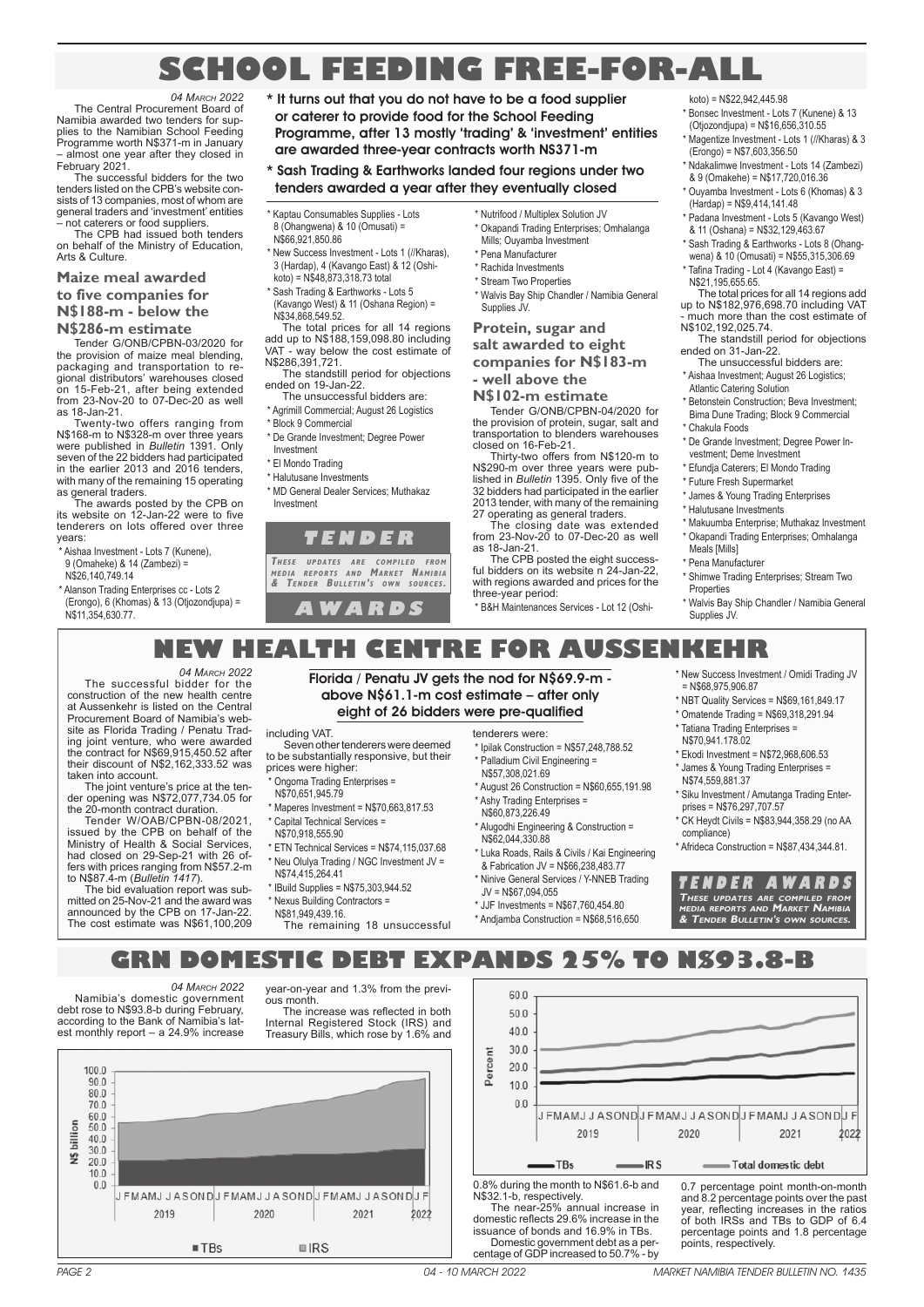## **CHINESE FIRM LANDS N\$103-M KEETMANS VTC CONTRACT**

*04 MARCH 2022* The Ministry of Education, Arts & Culture has confirmed the award of a tender for the construction of the new Vocational Training Centre in Keetman-shoop to a Chinese firm for N\$103-m.

The award notice was posted on the MEAC website on 06-Jan-22 but was dated 30-Nov-21.

Tender W/ICB/MoEAC/AfDB/010- 01/2021/22 for the construction of the new Vocational Training Centre in Keetmanshoop, Phase 1B, in the // Kharas Region was awarded to Shanxi Construction & Investment Group Co Ltd for N\$103,029,012.43, in terms of Section 55 of the Public Procurement Act, with the stand-still period for objec-tions ending 08-Dec-21.

*Nampa* reported on 15-Jan-22 that the //Kharas Governor, Aletha Frederick, had handed over the site, after the earthworks were completed in December 2018.

#### **AfDB procurement methods for ETQIP projects**

The contract is funded through a

loan from the African Development Bank through MEAC's Education & Training Quality Improvement Project (ETQIP).

N\$1.2-b of the N\$1.5-b ETQIP programme is sourced through an AfDB loan, with the balance provided by the Namibian government.

Although the tender was issued by MEAC, bidding was done as per the Af-rican Development Bank's AfDB Open Competitive Bidding (International) procurement method, as specified in the Bank's Procurement Framework, Bank Procurement Methods and Procedures.

The Invitation for Bids followed a General Procurement Notice for the ETQIP that appeared in local newspa-pers on 27-Apr-18. The MEAC, on behalf of the Namibian Government, has received a loan (no. 2000200001952) from the AfDB towards the cost of ETQIP and part of the proceeds of this loan will be used for eligible payments for the rehabilitation/upgrade of schools and hostels, expansion of technical and construction of vocational education and training centres.

The borrower (GRN) must process payments using the "Direct Payment disbursement method", as defined in the AfDB's 'Disbursement Guidelines and Procedures for Investment Project Financing'.

**Fifteen offers from N\$98.85-m to N\$117-m involved four Namibian and eleven Chinese contractors**

\* With no preference for local builders, four Namibian firms had no chance against eleven Chinese contractors for the project, co-financed under the AfDB's N\$1.2-b ETQIP loan

\* Shanxi Construction & Investment has landed a string of multi-million contracts since its arrival in Namibia in 2019

Fifteen offers were received when the tender closed on 17-Aug-21. Of these, eleven contenders were Chinese companies - one in JV with a Namibian - while four Namibians participated. There was no margin of preference for local bidders.

All bids had to be accompanied by a Bid Security of N\$3,000,000. The MEAC award notice gives

no explanation why the 7th most expensive offer was successful or why Shanxi's price increased by N\$65,000 for the award. Total prices in ascending order:

- Yellow River Co Ltd = N\$98,845,638,51
- \* Unik Construction Engineering =
- N\$98,857,114.56
- \* Jiangsu Zhengtai Construction Group Na-mibia = N\$99,936,653.32
- \* Qingjian Group Co Ltd = N\$100,345,795.48
- \* ID Building Supplies = N\$100,580,265
- \* Art Construction = N\$102,606,867.67
- Shanxi Construction & Investment Group Co Ltd = N\$102,964,577.11 - but announced as
- N\$103,029,012.43 for the award \* China Jiangxi International Namibia =
- N\$103,641,982.91
- Sanli Construction / John Namusheshe JV = N\$104,977,175.56
- \* China State Construction Engineering Corporation = N\$106,128,161.50
- James & Young Trading / ETN Technical Services JV = N\$106,129,339.12
- \* August Twenty Six Construction =
- N\$106,191,115
- \* AVIC International Project Engineering Company = N\$107,269,571.84
- New Era Investment = N\$109,669,640.43 Nexus Building Contractors =
- N\$117,025,222.32.

## **The Keetmanshoop VTC project**

- Phase 1B of the project consists of:
- \* construction of four new small workshops, including ablution facilities, for various training activities:
- \* construction of a new Centre Admin Building; \* construction of a new Classroom Block consisting of two classrooms, one female locker
- room and one male locker room, both with showers and ablutions; \* construction of a new three-storey students
- residence;
- \* external works comprising of interlocking of roads and parking areas and paving of walkways.

*mibian* of 18-Jun-18, the VTC got off the ground when the Namibia Training Authority purchased 30,000m<sup>2</sup> land from the Keetmanshoop Town Council for N\$4.5-m.

At the time, it was anticipated that construction of the bulk services, awarded to NCCS Holding Investments (Pty) Ltd, would be completed during the course of that year.

#### **Two hostels awarded to Shanxi in 2019 for N\$137.8-m**

Shanxi has been bidding in Namibia since 2019 for large MEAC, Roads Authority, NamPower and NHE contracts, according to *Tender Bulletin* records.

In December 2019, two Namibian school hostel upgrading contracts funded through the AfDB's ETQIP loan were awarded to Shanxi Construction Investment Group Co Ltd, which at the time seemed to be based in Zambia:

\* Tender W/ICB/MOEAC/AfDB/010-04/2019 for the renovation and construction of new hostels, kitchen, dining hall and service blocks at Ernst Meyer Primary School in the Omaheke Region closed 29-Aug-19 with 14 offers, of which Shanxi Construction was the 10th highest bidder with N\$61,506,404.60 [announced as N\$61,583,676.53 at the **tender openingla** 

\* Tender W/ICB/MOEAC/AfDB/010-05/2019 for emergency renovation and repairs to dilapidated hostels at Epukiro Post 3 Junior Secondary School, also in the Omaheke Region, closed 29-Aug-19 with 17 offers, of which Shanxi Construction Investment Group Co. was again the 10th highest bidder with N\$67,321,146.20 [announced as

N\$67,200,888.31 at the tender opening]. Executive Director of Namibia's Ministry of Education, Arts & Culture, Sanet Steenkamp informed tenderers on 05-Dec-19, that two contracts for upgrading of hostel infrastructure in the Omaheke Region had been awarded to Shanxi Construction Investment Group Co Ltd.

The MEAC gave no reasons why Shanxi Construction was successful or why others - whose bids were much more cost-effective - were rejected.

The *Tender Bulletin* was made aware that some Namibian companies who competed in these tenders did submit objections to the awards (*Bulletin 1330*).

Tel. 061-231 189



According to a SEETAO NEWS re-port on 26-Feb-20, Shanxi Construction Investment has been actively exploring the Namibian property market since the end of 2019, after which it has won successive contracts.

**T E N D E R THESE UPDATES ARE COMPILED FROM MEDIA REPORTS AND MARKET NAMIBIA & TENDER BULLETIN' S OWN SOURCES .** 

"In the critical period of integrity prevention and control", Shanxi Construc-tion Investment just won another bid in Namibian market, the website stated.

At the time, the Namibian branch of Shanxi Construction Investment Guohe Company won the contract for the first phase of the Green Valley real estate development in Katima Mulilo "Zambia" [sic], Namibia, for a total of 155 housing projects [presumably units] with a total construction area of about 16,000m<sup>2</sup> and a planned construction period of one year.

According to SEETAO NEWS, this real estate project was the first PPP project in the Namibian market. The "owner is Kayunyi Investment Company. The land is transferred by the local government and the developer finances the construction.

At the end of 2019, Shanxi Jiantou Guohe Co. Ltd entered the Namibian national market for the first time, winning bids for the renovation and construction of two new schools for the Ministry of Education, "and successfully held the commencement ceremony in January 2020".

In true *Chinlish*, the report continues that: "At present, the epidemic prevention work of the new coronavirus is severe, and some employees of Shanxi Construction Investment are still unable to work normally, and the operation of the pro-ject has encountered certain difficulties. "However, the employees who have already arrived on the job actively apply for overtime and actively take responsibility to ensure the project to be carried out normally.

"Shanxi Construction Investment is also arranging personnel to return to work in a timely manner in accordance with the resumption requirements of the Party Central Committee" - Editor / Li Dan - Beijing SEETAO Culture Media.

According to another SEETAO report on 25-Jan-22, pre-construction work on the Katima Mulilo project is to commence in July after the team of Shanxi Construction Investment signed the housing contract with Kayunyi In-vestment. The construction period is now estimated at 22 months.

| Government Debt Securities announces the results for the 273-day Treasury Bills auction<br>held 24 February 2022: |                          |  |  |
|-------------------------------------------------------------------------------------------------------------------|--------------------------|--|--|
| <b>Auction Summary</b>                                                                                            | <b>NAMITB 0 11/25/22</b> |  |  |
| <b>Settlement Date</b>                                                                                            | 25/02/2022               |  |  |
| <b>Total Amount Allocated</b>                                                                                     | N\$600,000,000           |  |  |
| <b>Total Number of Bids Received</b>                                                                              | 42                       |  |  |
| <b>Total Amount of All Bids Received</b>                                                                          | N\$899,090,000           |  |  |
| <b>Total Number of Successful Bids</b>                                                                            | 30                       |  |  |
| Number of Bids Allocated in Full                                                                                  | 26                       |  |  |
| <b>Number of Firms with Allocation</b>                                                                            | 10                       |  |  |
| <b>Weighted Average (Price/Yield)</b>                                                                             | 95.64970/6.08087         |  |  |
| <b>Weighted Average Bid (Price/Yield)</b>                                                                         | 95.63100/6.10821         |  |  |
| <b>Percentage Partial Allocation (Approximate)</b>                                                                | 2.00%                    |  |  |
| Bid to Cover / Amount Bid to Offered Ratio                                                                        | 1.5                      |  |  |
| <b>Amount Offered</b>                                                                                             | N\$600,000,000           |  |  |

**The Bank of Namibia, as agent for the Government for the issue and management of Government Debt Securities announces the results for the 273-day Treasury Bills auction** 

**PIPES & FITTINGS:** • Galvanised • Special fabricated • HDPE • LDPE *SINCLAIR SERVICES cc*  Swakop Branch; Tel. 064-406 773, mike@sinclair.com.na Fax 061-223 166 3 Planck Street, Windhoek sales@sinclair.com.na www.sinclair.com.na

■ uPVC • Copper • PEX • Nylon • Rubber & S/Steel

## **VARIOUS OTHER:**

- Zenner water meters Submersible & booster pumps
- Irrigation material Poly tanks Valves Hose clamps
- Cascade s/steel clamps Arkal filters and much more
-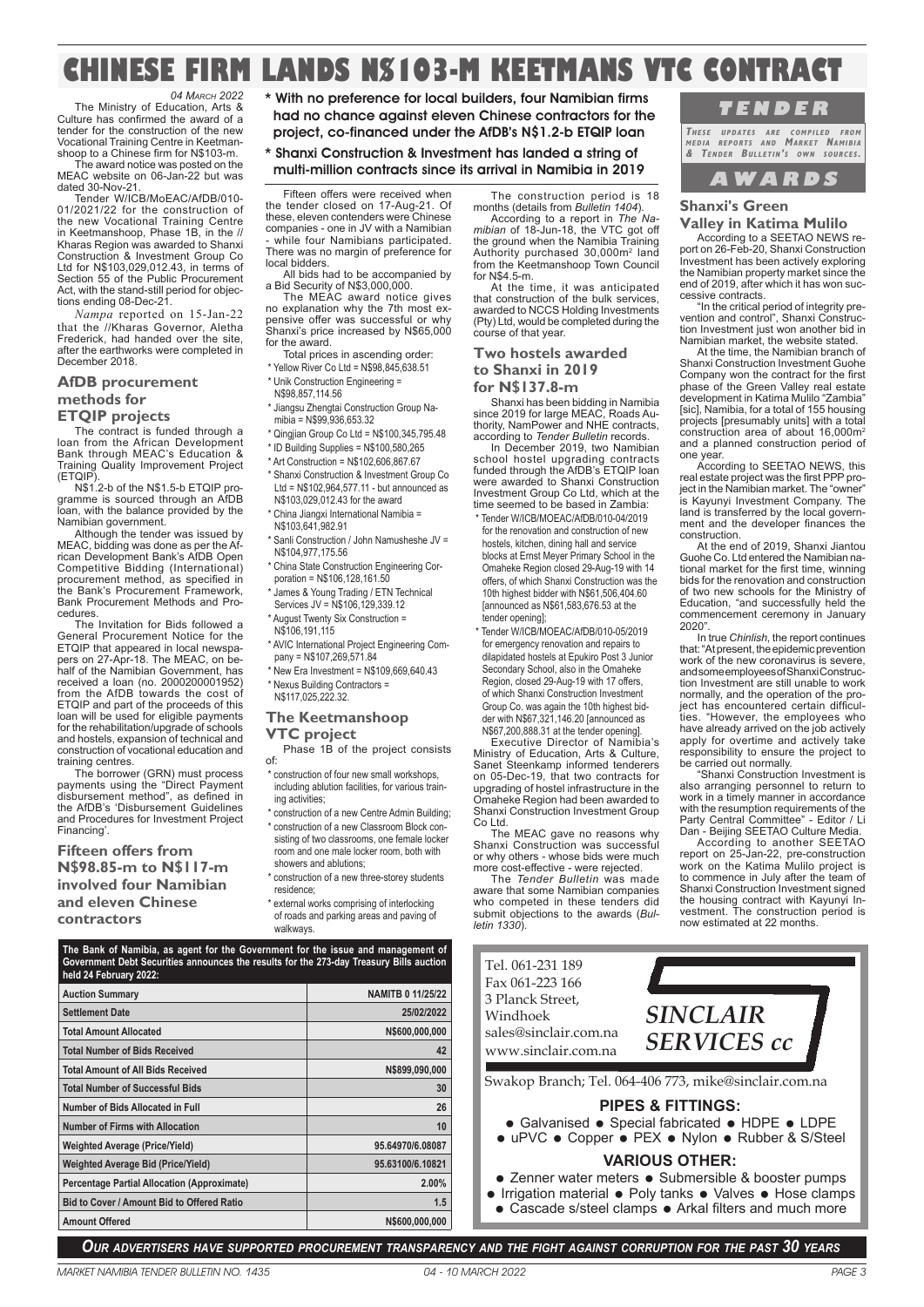## **AIRCONDITIONING**

| $\bigcap$       | AIRCONDITIO <u>NING</u><br>REFERENCE: MTC20-22-O; CLOSING: 18-Mar-22 14:30<br><b>DESCRIPTION:</b> Tender: Request for Proposal for maintenance and repair services of base<br>transceiver station air-conditioning units for MTC. MTC invites appropriately qualified<br>companies to apply. Only successful bidders will be contacted. Tender status updates will<br>be posted on the website.                                                                                                               | REFERENCE: W/ONB/OMU-02/2021/22; CLOSING: 04-Apr-22 12:00<br>DESCRIPTION: Invitation for bids: Construction of the new Omuthiya Open Market (Phase 2)<br>- Part 1) on Erf 1533-4 in Omuthiya Extension 6. Bids are invited through Open National<br>Bidding procedures from suitable, qualified and experienced construction companies.<br>SUBMIT sealed envelopes, clearly marked with the IFB number. Electronic bidding will not<br>be permitted. Late bids will be rejected. Bids will be opened in the presence of bidders at                                                                                                                     |  |
|-----------------|---------------------------------------------------------------------------------------------------------------------------------------------------------------------------------------------------------------------------------------------------------------------------------------------------------------------------------------------------------------------------------------------------------------------------------------------------------------------------------------------------------------|--------------------------------------------------------------------------------------------------------------------------------------------------------------------------------------------------------------------------------------------------------------------------------------------------------------------------------------------------------------------------------------------------------------------------------------------------------------------------------------------------------------------------------------------------------------------------------------------------------------------------------------------------------|--|
|                 | <b>CONTACT:</b> Mobile Telecommunications Ltd, Windhoek head office; web: tenders@mtc.com.na<br>(enquiries)<br>DOCUMENTATION: Tender documents are available at www.mtc.com.na/corporate/<br>procurement                                                                                                                                                                                                                                                                                                      | council offices.<br><b>CONTACT:</b> Omuthyia Town Council, Omuthiya (documents); cashier (payment); Secretary:<br>Procurement Management Unit (bids); Titus Andjamba (administrative); SP Nghulondo<br>(technical enquiries); ph.: +264-(0)65-244700/711 (adm) 244703 (tech); fax: 244730; web:<br>ttandjamba@omuthiyatc.org.na (adm); spnghulondo@omuthiya.org.na (tech)                                                                                                                                                                                                                                                                              |  |
|                 | <b>PRE-TENDER SCHEDULE:</b> Briefing meeting: 11-Mar-22 at 10:00 via Microsoft Teams (the link<br>will be on the MTC website)<br><b>BUILDING MATERIALS &amp; HARDWARE</b>                                                                                                                                                                                                                                                                                                                                     | DOCUMENTATION: N\$300 (non-refundable) levy payable cash or by EFT into Omuthiya Town<br>Council FNB account 62231578610, Omuthiya branch 280072.<br><b>PRE-TENDER SCHEDULE:</b> Bid enquiries close Friday 18-Mar-22 at 17:00                                                                                                                                                                                                                                                                                                                                                                                                                         |  |
|                 | NOTE: The following applies to the five RC Oshana Informal Quotations:<br><b>CONTACT:</b> Oshana Regional Council; Leo Shoopala Street, Oshakati; Procurement<br>Management Unit (documents); bid box (bids); head of PMU - Kaarin Kaafuli; ph.: +264-<br>(0)65-2288200 (PMU); web: pmu@oshanarc.gov.na or kkaafuli@oshanarc.gov.na (PMU)<br>[quotation only on website]<br>DOCUMENTATION: Obtain quotation document from www.oshanarc.gov.na                                                                 | REFERENCE: W/RFQ/OHRC17-22/2021/2022; CLOSING: 14-Mar-22 10:30<br><b>DESCRIPTION:</b> RFQ: Construction of store room and extension of the fence at Eepembe<br>Constituency office [quotation only on website]<br>CONTACT: Ohangwena Regional Council, Eenhana; Procurement Management Unit; bid box<br>(bids); H Hamwaalwa (administrative) or Stefanus Shangeshapwako (technical enquiries);<br>ph.: +264-(0)65-264300 (PMU);<br>DOCUMENTATION: download bidding documents from https://ohangwenarc.gov.na/                                                                                                                                          |  |
| $\triangleleft$ | REFERENCE: G/IQ/ONARC-299/2021/2022; CLOSING: 08-Mar-22 11:00<br><b>DESCRIPTION:</b> Supply and deliver building materials for crossing points for Ompundja<br>Constituency (3 items incl. 12T concrete stone, 30x poles and 10x reflective tape). Stated<br>as "procuring and supply of soft drinks and snacks" on page 2                                                                                                                                                                                    | procurement<br><b>ELECTRICAL</b><br>REFERENCE: G/IQ/ONARC-294/2021/2022: CLOSING: 08-Mar-22 11:00                                                                                                                                                                                                                                                                                                                                                                                                                                                                                                                                                      |  |
|                 | REFERENCE: G/IQ/ONARC-296/2021/2022; CLOSING: 08-Mar-22 11:00<br><b>DESCRIPTION:</b> Supply and deliver "plumbing" materials for RC Oshana (22 items incl.<br>padlocks, locksets, switch sockets, Universal starter 4, rivets, wrenches, drill, cleaner hand<br>coarse 1kg Taurus)                                                                                                                                                                                                                            | DESCRIPTION: Informal quotation: Supply and deliver "plumbing" materials for RC Oshana (6<br>items of bulbs and lights) [quotation only on website]<br><b>CONTACT:</b> Oshana Regional Council; Leo Shoopala Street, Oshakati; Procurement<br>Management Unit (documents); bid box (bids); head of PMU - Kaarin Kaafuli; ph.: +264-<br>(0)65-2288200 (PMU); web: pmu@oshanarc.gov.na or kkaafuli@oshanarc.gov.na (PMU);                                                                                                                                                                                                                                |  |
|                 | REFERENCE: G/IQ/ONARC-295/2021/2022; CLOSING: 08-Mar-22 11:00<br><b>DESCRIPTION:</b> Supply and deliver "plumbing" materials for RC Oshana (32 items incl. a<br>grinder, hacksaws, cisterns, valves, couplers etc. and five electrical items: plugs, batteries<br>and bulbs)                                                                                                                                                                                                                                  | DOCUMENTATION: Obtain quotation document from www.oshanarc.gov.na<br>REFERENCE: G/OIB/NPWR-07/2022; CLOSING: 11-Mar-22 11:00<br>DESCRIPTION: Invitation to bid: Design, manufacture, testing, delivery, installing and                                                                                                                                                                                                                                                                                                                                                                                                                                 |  |
|                 | REFERENCE: G/IQ/ONARC-279/2021/2022; CLOSING: 08-Mar-22 11:00<br><b>DESCRIPTION:</b> Supply and deliver exterior paint (3x 30L white)                                                                                                                                                                                                                                                                                                                                                                         | commissioning of power transformers [extended from 25-Feb-22]. Open International<br>Bidding. Refer to website/bidding documents for the closing date. NamPower invites<br>qualified, competent and registered companies to submit their bids in sealed envelopes<br>clearly marked with the bid number and description. NOTE: All invitations are subject to the                                                                                                                                                                                                                                                                                      |  |
| $\Omega$        | REFERENCE: G/IQ/ONARC-288/2021/2022; CLOSING: 08-Mar-22 11:00<br><b>DESCRIPTION:</b> Supply and deliver lime kalk (20x 10kg bags)<br><b>CONSTRUCTION &amp; WORKS</b>                                                                                                                                                                                                                                                                                                                                          | Public Procurement Act 15 of 2015, its regulations and guidelines.<br><b>CONTACT:</b> NamPower Centre, 15 Luther Street, Windhoek; entrance foyer, bid box (bids);<br>Procurement Management Unit; Mwale Sampati (enquiries); ph.: +264-(0)61-2052206/<br>2280/2321/2258 (eng); web: bidclarifications@nampower.com.na (eng);                                                                                                                                                                                                                                                                                                                          |  |
| $\bigcap$       | REFERENCE: W/RFQ/OHRC17-24/2021/2022; CLOSING: 14-Mar-22 10:30<br><b>DESCRIPTION:</b> RFQ: Construction of health outreach centre at Okanaimbulaa, Eenhana<br>Constituency [quotation only on website]<br><b>CONTACT:</b> Ohangwena Regional Council, Eenhana; Procurement Management Unit; bid box                                                                                                                                                                                                           | DOCUMENTATION: Bid document available on www.nampower.com.na free of charge.<br><b>PRE-TENDER SCHEDULE:</b> Site visit - refer to bidding document. Clarification closing date:<br>11-Feb-22 at 16:30<br>REFERENCE: G/ONB/RA-01/2021; CLOSING: 24-Mar-22 10:00                                                                                                                                                                                                                                                                                                                                                                                         |  |
|                 | (bids); H Hamwaalwa (administrative) or Stefanus Shangeshapwako (technical enquiries);<br>ph.: +264-(0)65-264300 (PMU); DOCUMENTATION: download bidding documents from<br>https://ohangwenarc.gov.na/procurement                                                                                                                                                                                                                                                                                              | DESCRIPTION: Cancelled: Design, supply and installation of an appropriate LED lighting<br>system for the Windhoek - Hosea Kutako International Airport Dual Carriageway Project<br><b>CONTACT:</b> Roads Authority; RA Head Office, P/Bag 12030, Ausspannplatz, c/o Mandume<br>Ndemufayo Ave & David Hosea Meroro Road; Procurement Management Unit, North                                                                                                                                                                                                                                                                                             |  |
|                 | NOTE: The following applies to the two M. Otjiwarongo invitations for Bids:<br><b>CONTACT:</b> Otjiwarongo Town Council, 2 Kreft Street, municipal head office; cashiers office<br>(documents); front office, bid box (bids); Procurement Management Unit - Ilona Ismael<br>(PMU enquiries) or Timothy Ggita (technical enquiries); ph.: +264-(0)67-302231 (enq);<br>fax: 302098 (enq); web: ilona@otjimun.org.na (PMU) or timothy@otjimun.org.na (tech);                                                     | Wing, 4th floor (documents); Procurement Officer: Tenders & Contracts - Eben !Gawaxab<br>or Manager: Procurement & Tender Compliance - Julia Itana (enquiries); ph.: +264-(0)61-<br>2847088/7183 (enq); web: gawaxabe@ra.org.na or itanaj@ra.org.na (enq)                                                                                                                                                                                                                                                                                                                                                                                              |  |
|                 | SUBMIT: Bids must be completed in full in sealed envelopes clearly marked with the bid<br>reference number. Bids will be opened in the presence of bidders' representatives who<br>choose to attend at Otjiwarongo municipality Lecture Hall at 10:00 on the closing date.<br>Late, faxed and emailed bids will not be accepted.<br>DOCUMENTATION: N\$300 (non-refundable); PRE-TENDER SCHEDULE: Pre-bid meeting:<br>Thursday 17-Mar-22 at 10:00 at municipal Lecture Hall                                    | REFERENCE: G/ONB/LTC-04/2021/2022; CLOSING: 05-Apr-22 14:00<br>DESCRIPTION: Invitation for bid: Supply of electrical cables, kiosks, street light fittings and<br>related materials for maintenance for three years. Lüderitz Town Council invites suppliers<br>to submit competitive bids for the listed goods. Only Namibian registered companies are<br>eligible to participate. Price preference will be given to suppliers in the region where goods<br>are required. This will be in the form of 5% on the bidder's total cost for those who have<br>submitted a substantially responsive bid. To qualify for the price preference, bidders must |  |
|                 | REFERENCE: W/ONB/OTM/1/2022; CLOSING: 04-Apr-22 10:00<br><b>DESCRIPTION:</b> Reseal and rehabilitation of selected roads in Otiiwarongo                                                                                                                                                                                                                                                                                                                                                                       | submit a valid fitness certificate from a local authority in the //Kharas Region. It is the<br>bidder's responsibility to complete the bid box register upon submission into the bid box.<br><b>CONTACT:</b> Lüderitz Town Council, Head Office building, 90 Bay Road, Lüderitz; Procurement                                                                                                                                                                                                                                                                                                                                                           |  |
| ÍT              | REFERENCE: W/ONB/OTM/2/2022; CLOSING: 04-Apr-22 10:00<br>DESCRIPTION: Construction of the new Fire & Emergency Response Unit on Erf 1523, Henk<br>Willems Street, Otjiwarongo                                                                                                                                                                                                                                                                                                                                 | Management Unit - R Beukes (enquiries); reception (documents); bid box (bids);<br>ph.: +264-(0)63-207801 (eng); fax: 207971 (eng); web: procurement1@ltc.com.na or<br>procurement2@ltc.com.na or procurement3@ltc.com.na (enq);<br><b>DOCUMENTATION:</b> N\$300 (non-refundable) payable per bid document in cash at the cashier                                                                                                                                                                                                                                                                                                                       |  |
|                 | REFERENCE: G/RFQ/NW-091/2022: CLOSING: 10-Mar-22 11:00<br><b>DESCRIPTION:</b> RFQ for goods: Supply and deliver one prefabricated structure for Kuiseb Delta<br>New Scheme [quotation only on website]<br><b>CONTACT:</b> Namibia Water Corporation Ltd, 176 Iscor Street, Aigams Building, Windhoek; quo-                                                                                                                                                                                                    | or by EFT into the Lüderitz Town Council account at First National Bank, account no.<br>55370006965; Lüderitz Branch code: 280371; state the procurement reference number on<br>the proof of payment.<br>PRE-TENDER SCHEDULE: No pre-bid site meetings will be conducted. Bidders are required                                                                                                                                                                                                                                                                                                                                                         |  |
| $\bigcap$       | tation/bid box (bids); Procurement Management Unit (enquiries); ph.: +264-(0)61-712081/<br>2009 (eng); web: bids@namwater.com.na (eng);<br>DOCUMENTATION: Bid documents are available on www.namwater.com.na under<br>'procurement' free of charge                                                                                                                                                                                                                                                            | to request for clarifications in writing within 14 days before the bid closing date<br>REFERENCE: W&G/ONB/CENO-43/2021/ENG: CLOSING: 17-Mar-22 10:00<br><b>DESCRIPTION:</b> Invitation to bid: Supply, delivery, installation, testing and commissioning of<br>11kV switchgear for State Hospital distribution station [description corrected from 21-                                                                                                                                                                                                                                                                                                 |  |
| חר              | REFERENCE: W/ONB/COW-55/2022; CLOSING: 05-Apr-22 10:00<br><b>DESCRIPTION:</b> Invitation for Bids: Construction of affordable housing units (various areas<br>city-wide) for a two-year period - extension of bid closure [on 04-Mar-22 from 29-Mar-22].<br>Bids to be deposited in the bid box marked with the reference number. Bids will be opened<br>at 10:15 on the closing date online via the Microsoft Teams platform (the link to the virtual<br>session will be provided, unless stated otherwise). | Feb-22]. Proposals are invited from experienced and competent engineering companies.<br>Disclaimer: CENORED does not bind itself to accept the lowest or any offer, nor to provide<br>justification as to the acceptance or rejection of any offer received.<br><b>CONTACT:</b> CENORED head office, 30 Dr Frans Indongo Street; PO Box 560;<br>Otjiwarongo (documents/bids); Chairperson: Procurement Committee (address bids<br>to); Procurement Management Unit; V Shikongo (procurement) or Engineer - SH                                                                                                                                          |  |
|                 | <b>CONTACT:</b> Windhoek City Council; Procurement Management Unit; Windhoek; Customer<br>Care Centre, 80 Independence Ave, Counter No. 3 (documents); marked bid box (bids);<br>Shekupe Shapwa or Hileni Amutenya (PMU); Theunis Heunis (technical enquiries); ph.:<br>+264-(0)61-2902270/2604 (PMU); 2903195 (tech); fax: 2902331 (PMU); web: Shekupe                                                                                                                                                       | Kanime (technical enquiries); ph.: +264-(0)67-314175 (proc); 314181 (tech); fax:<br>304701; web: vshikongo@cenored.com.na (proc); skanime@cenored.com.na (tech);<br>www.cenored.com.na;<br>DOCUMENTATION: N\$500 fee per bid document available from 23-Feb-22.                                                                                                                                                                                                                                                                                                                                                                                        |  |
|                 | .Mutilifawindhoekcc.org.na or Hileni.Amutenya@windhoekcc.org.na (PMU eng / docs);<br>Theunis.Heunis@windhoekcc.org.na (tech); www.windhoekcc.org.na (PMU portal for bid<br>information); DOCUMENTATION: N\$300 (non-refundable) levy for bid documents.<br><b>PRE-TENDER SCHEDULE:</b> Pre-bid briefing meeting is schedule for Monday 14-Mar-22 at 10:                                                                                                                                                       | <b>PRE-TENDER SCHEDULE:</b> Compulsory pre-bid briefing meeting: 09-Mar-22 at 12:00 at<br>CENORED Engineering Office, Otjiwarongo<br>REFERENCE: G/RFQ/NPWR-126/2022; CLOSING: 08-Mar-22 11:00                                                                                                                                                                                                                                                                                                                                                                                                                                                          |  |
|                 | 00 at CoW Council Chambers Function Hall [previously: written enquiries shall serve as<br>pre-bid briefing and will be conducted from 04 to 09 March 2022 from 07:30 to 16:30; the<br>written responses will be communicated by 11-Mar-22]. Clarification closing date: Tuesday<br>22-Mar-22 [previously 15-Mar-22] at 10:00.                                                                                                                                                                                 | DESCRIPTION: RFQ: Supply and deliver of Relay, RMS 2v164S, AVR, 110VDC-220VDC,<br>delivered to NamPower Brakwater Depot [quotation only on website]<br><b>CONTACT:</b> NamPower Centre, 15 Luther Street, Windhoek; entrance foyer, bid box (bids);<br>Procurement Management Unit; Bernelee Howaes (enquiries); ph.: +264-(0)61-2052337                                                                                                                                                                                                                                                                                                               |  |
| $\triangleleft$ | REFERENCE: W/RFQ/23-22/2021-22; CLOSING: 07-Mar-22 11:00<br>DESCRIPTION: RFQ: Demolition of burnt out building and removal of rubble from premises at<br>Government Stores at Ondangwa. Only bidders in Oshana Region [quotation on website]<br><b>CONTACT:</b> Ministry of Works & Transport, head office, Windhoek; Procurement Management                                                                                                                                                                  | (eng); fax: 2052703 (eng); web: quotations@nampower.com.na (eng);<br><b>DOCUMENTATION:</b> Bid documents are available on www.nampower.com.na free of charge<br>TO PAGE 6                                                                                                                                                                                                                                                                                                                                                                                                                                                                              |  |
|                 | Unit; 7th floor, Room 7.05; Randolph Beukes (enquiries); ph.: +264-(0)61-2088007 / 081-<br>1295551 (enq); web: Randolph.Beukes@mwt.gov.na (enq);<br>DOCUMENTATION: RFQ documents available on www.mwt.gov.na/procurement.<br>PRE-TENDER SCHEDULE: Site inspection is necessary - ph. 065-240897/081-1255059/081-<br>5833188 - S Tjombonde (technical enquiries and inspection)                                                                                                                                | All rights reserved. Market Namibia & Tender Bulletin is researched and<br>published by Collective Resources CORE (Pty) Ltd. No part of this<br>C)<br>publication may be copied, stored, retrieved, reproduced, distributed,<br>conveyed or transmitted anywhere in any form without prior written consent.                                                                                                                                                                                                                                                                                                                                            |  |
| PAGE 4          | 04 - 10 MARCH 2022                                                                                                                                                                                                                                                                                                                                                                                                                                                                                            | MARKET NAMIBIA TENDER BULLETIN NO. 1435                                                                                                                                                                                                                                                                                                                                                                                                                                                                                                                                                                                                                |  |

**REFERENCE**: W/ONB/OMU-02/2021/22; **CLOSING**: 04-Apr-22 12:00

#### **ELECTRICAL**

#### **REFERENCE**: G/OIB/NPWR-07/2022; **CLOSING**: 11-Mar-22 11:00

- DESCRIPTION: Invitation to bid: Design, manufacture, testing, delivery, installing and<br>commissioning of power transformers [extended from 25-Feb-22]. Open International<br>Bidding. Refer to website/bidding documents for the c qualified, competent and registered companies to submit their bids in sealed envelopes clearly marked with the bid number and description. NOTE: All invitations are subject to the
- Public Procurement Act 15 of 2015, its regulations and guidelines. **CONTACT:** NamPower Centre, 15 Luther Street, Windhoek; entrance foyer, bid box (bids); Procurement Management Unit; Mwale Sampati (enquiries); ph.: +264-(0)61-2052206

- **DESCRIPTION**: Invitation for bid: Supply of electrical cables, kiosks, street light fittings and related materials for maintenance for three years. Lüderitz Town Council invites suppliers to submit competitive bids for the listed goods. Only Namibian registered companies are eligible to participate. Price preference will be given to suppliers in the region where goods are required. This will be in the form of 5% on the bidder's total cost for those who have submitted a substantially responsive bid. To qualify for the price preference, bidders must submit a valid fitness certificate from a local authority in the //Kharas Region. It is the bidder's responsibility to complete the bid box register upon submission into the bid box.
- **CONTACT:** Lüderitz Town Council, Head Office building, 90 Bay Road, Lüderitz; Procurement Management Unit - R Beukes (enquiries); reception (documents); bid box (bids); ph.: +264-(0)63-207801 (enq); fax: 207971 (enq); web: procurement1@ltc.com.na or procurement2@ltc.com.na or procurement3@ltc.com.na (enq);
- **DOCUMENTATION:** N\$300 (non-refundable) payable per bid document in cash at the cashier or by EFT into the Lüderitz Town Council account at First National Bank, account no. 55370006965; Lüderitz Branch code: 280371; state the procurement reference number on the proof of payment.
- **PRE-TENDER SCHEDULE:** No pre-bid site meetings will be conducted. Bidders are required to request for clarifications in writing within 14 days before the bid closing date

#### *TO PAGE 6*

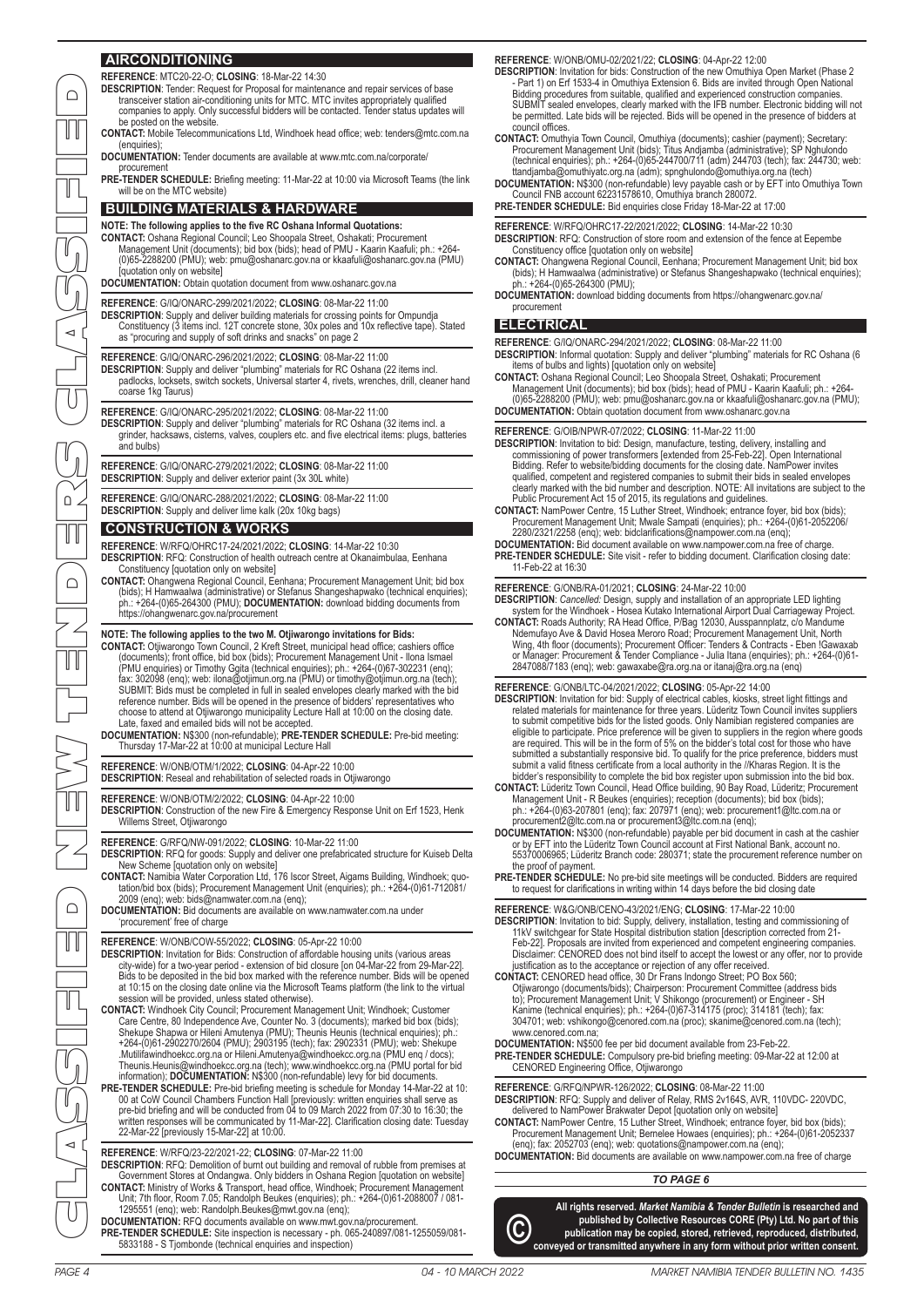## **N\$221-M FOR FOUR SCHOOL CONSTRUCTION PROJECTS**

## **N\$68.7-M OSHIKUNDE COMBINED SCHOOL UPGRADE**

*04 MARCH 2022* The Central Procurement Board of Namibia has awarded the contract for the upgrading and extension of the Oshikunde combined school to ETN Tech-nical Services for N\$68.7-m - below the cost estimate of N\$73.5-m.

This is one of four tenders worth over N\$221-m awarded by the CPB for the construction of educational facilities on behalf of the Ministry of Education, Arts & Culture since 29-Nov-21, the cost estimates of which totaled N\$247 m. Award details of the other three

tenders are reported separately. Tender W/OAB/CPBN-06/2021 for the upgrading and extension of Oshikunde Combined School in Oshikunde,

## Contract awarded to ETN Technical Services below N\$73.5 cost estimate

Ohangwena Region (Phase 2) closed 07- Sep-21, after being extended from 20- Jul-21. Thirteen offers from N\$54.8-m to N\$78-m were published in *Bulletin* 1414.

The CPB posted the award notice on its website on 07-Feb-22.

ETN Technical Services bid N\$68,719,461.77 incl. VAT. The cost estimate was N\$73,526,400 and the contract period is 33 months.

Five other tenderers were found to be substantially responsive, but were more expensive:

- \* IBuild Supplies = N\$69,678,371.26 \* Ongoma Trading Enterprises = N\$71,037,679.26
- \* Capital Technical Services = N\$71,340,659.56
- \* NGC Investment / Neu Olulya Trading JV = N\$72,100,879.93

Nexus Building Contractors = N\$72,937,938.02. The remaining seven unsuccessful

bidders were: \* Homefin Properties

\* NBT Quality Services / Ongushe

## **T E N D E R**

**THESE UPDATES ARE COMPILED FROM MEDIA REPORTS AND MARKET NAMIBIA & TENDER BULLETIN' <sup>S</sup> OWN SOURCES .** 

## **A W A R D S**

Investments JV

- \* Sanli Construction / John Namusheshe Construction & Investment JV;
- \* Shatty Construction
- \* Together Electrical / Weiba Construction JV;
- \* Tona Trade Holdings / Green Side Enterprises JV
- \* Valomek Civil.

**N\$56.6-M MIX SETTLEMENT PRIMARY SCHOOL**

Contract awarded to James & Young Trading Enterprises after their price was adjusted downwards by

*04 MARCH 2022*

The Central Procurement Board of Namibia has awarded the contract for the construction of a new primary school at Mix Settlement in Brakwater (Phase 1) to James & Young Trading Enterprises for N\$56.6-m - below the cost estimate of N\$65-m.

This one of four tenders worth over N\$221-m awarded by the CPB for the construction of educational facilities on behalf of the Ministry of Education, Arts & Culture since 29-Nov-21, the cost estimates of which totaled N\$247-m. Award details of the other three tenders are reported separately.

Tender W/OAB/CPBN-04/2021 for the construction of a new primary school (Phase 1) at Mix Settlement in Brakwater closed on 31-Aug-21 after being extended from 13-Jul-21.

The 26 offers from N\$57-m to N\$80.3-m were published in *Tender* 

*04 MARCH 2022*

The Central Procurement Board of Namibia has awarded the contract for the construction of a new primary school at Otavi to ID Building Contractors for N\$51-m - below the cost estimate of N\$59-m.

This is one of four tenders worth over N\$221-m awarded by the CPB for the construction of educational facilities on behalf of the Ministry of Education, Arts & Culture since 29-Nov-21, the cost estimates of which totaled N\$247 m. Award details of the other three tenders are reported separately.

Tender W/ONB/CPBN-07/2020 for the construction of new primary school at Otavi in the Otjozondjupa Region

(Phase 1), closed on 23-Feb-21. The 22 bids ranging from N\$45.5-m to N\$63.5-m were published in *Bulletin* 1386. The closing date was extended from 17-Nov-20 and 01-Dec-20.

over N\$3-m – below the N\$65-m cost estimate *Bulletin* 1414. The CPB posted the award notice

on its website on 29-Nov-21. James & Young Trading Enter-prises bid N\$56,647,200.13 incl. VAT, corrected from N\$59,750,634.52 as announced at the bid opening. The cost estimate was N\$65,000,000. The construction period is 20 months. Twelve other tenderers were found

to substantially responsive, but were more expensive:

\* Shatty Construction = N\$57,290,914.45

on its website on 08-Feb-22.

were more expensive:

- \* NGC Investment / Neu Olulya Trad-
- ing JV = N\$59,954,190
- \* IBuild Supplies = N\$59,963,685.70

The CPB posted the award notice

ID Building Contractors had bid N\$51,166,019.58 incl. VAT (adjusted from N\$51,416,929.33 at the bid opening) over an 18-month construction period. The cost estimate was N\$59,129,625.90 incl. VAT.

Only two other tenderers were found to substantially responsive, but

\* Nexus Building Contractors = N\$52,134,305.44 \* Capital Technical Services = N\$54,003,638.91.

\* Ongoma Trading Enterprises = N\$60,152,959.96

- \* GFS Investments Consortium = N\$60,319,940
- \* ID Building Contractors = N\$60,785,371.84
- <sup>\*</sup> Oluzizi Engineering = N\$61,986,920.62
- \* Ndakalimwe Investment = N\$61,991,726.35
- \* Valomek Civil = N\$64,246,312.85 \* Capital Technical Services =
- N\$65,296,175.06 \* Penatu Trading / Florida Trading JV = N\$75,984,685.16
	-

\* Namibia Construction = N\$80,372,933.76.

- The remaining 13 unsuccessful bidders were: \* Afrideca Construction Namibia; Au-
- gust 26 Logistics [Construction] \* ETN Technical Services
- \* Hangala Construction
- 
- \* Ipilak Construction \* Kambwa Construction
- \* Maperes Investments
- \* Nami Prefabricated Housing; NBT Quality Services / Ongushe Invest-
- ments JV \* Palladium Civil Engineering; Puturi Construction / Mafikeng Invest-
- ment JV \* Sanli Construction / John Namu-
- sheshe Construction & Investment JV; Siku Investment / Amutanga Trading Enterprises.

## **N\$51-M OTAVI PRIMARY SCHOOL** \* New Success Investment

#### Contract awarded to ID Building Contractors below N\$59-m cost estimate

The remaining 19 unsuccessful bidders were:

- \* Adaptive Building Land Construction
- \* Florida Trading
- \* Gongaleni Investment
- \* IBuild Supplies \* James & Young Trading Enterprises;
- \* JDN Civil Engineering
- \* Kambwa Construction;
- \* Kinetic Ovations Investment / Excellent Renovations & Construction JV
- \* Octagon Construction; \* Omagumbo Construction / Joto
	- Construction / Reality Investment JV
- \* Ongoma Trading Enterprises; \* Onyofi Trading Enterprises
- 
- \* Radial Truss Industries / NextGen Investment JV
- \* Tatiana Trading Enterprises / Onghushe Investments JV;
- \* Teya Investments No.18;
- \* TJ Civil Technologies / Mascon Investments JV
- \* URI Trading Enterprises / Puturi Construction JV

\* Vero Group / Tulu Trading Enterprises JV.

\* Jou Jou Trading Enterprises \* Kambwa Construction \* Magnate Civil Engineering; Maperes Investment; Millennium Refrigeration & Electrical Services /

Paralo Construction JV \* NBT Quality Services \* Ongoma Trading Enterprises \* Pius Johannes Construction \* Sanli Construction / John Namusheshe Construction & Investment JV; Shatty Construction \* Tatiana Trading Enterprises; Together Electrical / Weiba Construction JV; Tona Trade Holdings / Green Side Enterprises JV.

## **N\$44.8-M PENDUKENI IIVULA ITHANA SECONDARY SCHOOL HOSTEL** \* IBuild Supplies; Ipilak Construction

*04 MARCH 2022*

The Central Procurement Board of Namibia has awarded the contract for the construction of hostel facilities at Pendukeni Iivula Ithana Secondary School in the Omusati Region (Phase 1) to NGC / Neu Olulya Trading joint venture for N\$44.8-m - below the cost estimate of N\$49.9-m.

This one of four tenders worth over N\$221-m awarded by the CPB for the construction of educational facilities on behalf of the Ministry of Education, Arts & Culture since 29-Nov-21, the cost estimates of which totaled N\$247-m. Award details of the other three tenders are

reported separately. Tender W/OAB/CPBN-07/2021 for the construction of hostels nationwide - Pendukeni Iivula Ithana Secondary

PAGE 4 04 - 10 MARCH 2022 MARKET NAMIBIA TENDER BULLETIN NO. 1435 MARKET NAMIBIA TENDER BULLETIN NO. 1435 04 - 10 MARCH 2022 PAGE 5

Contract awarded to NGC / Neu Olulya Trading JV for N\$44.8-m - below the N\$49.9-m cost estimate

*PUT YOUR ADSPEND TO WORK WHERE IT COUNTS - PROMOTING PUBLIC PROCUREMENT TRANSPARENCY WITH CLOCKWORK PRECISION AS WE HAVE FOR THE PAST 30 YEARS*

School in the Omusati Region (Phase 1) closed on 08-Sep-21, after being extended from 21-Jul-21. Twenty-four offers from N\$37-m to N\$50-m were published in *Bulletin 1416*.

The CPB posted the award notice on its website on 14-Feb-22.

NGC Investment / Neu Olulya Trading JV bid N\$44,823,933.25 incl. VAT, corrected from N\$44,567,246.36. The cost estimate was N\$49,943,966 and the contract period is 28 months.

Three other tenderers were found to substantially responsive, but were more expensive:

\* ID Building Contractors =

N\$45,887,769.77

- \* Oluzizi Engineering & Construction  $= N$45,484,537.69$
- \* James & Young Trading Enterprises  $=$  N\$47,882,342.02. The remaining 20 unsuccessful
- bidders were:
- \* Alugodhi Engineering & Construction; August 26 Construction
- \* Betonstein Construction
- \* Capital Technical Services \* ETN Technical Services / BN Multinational Investment Group JV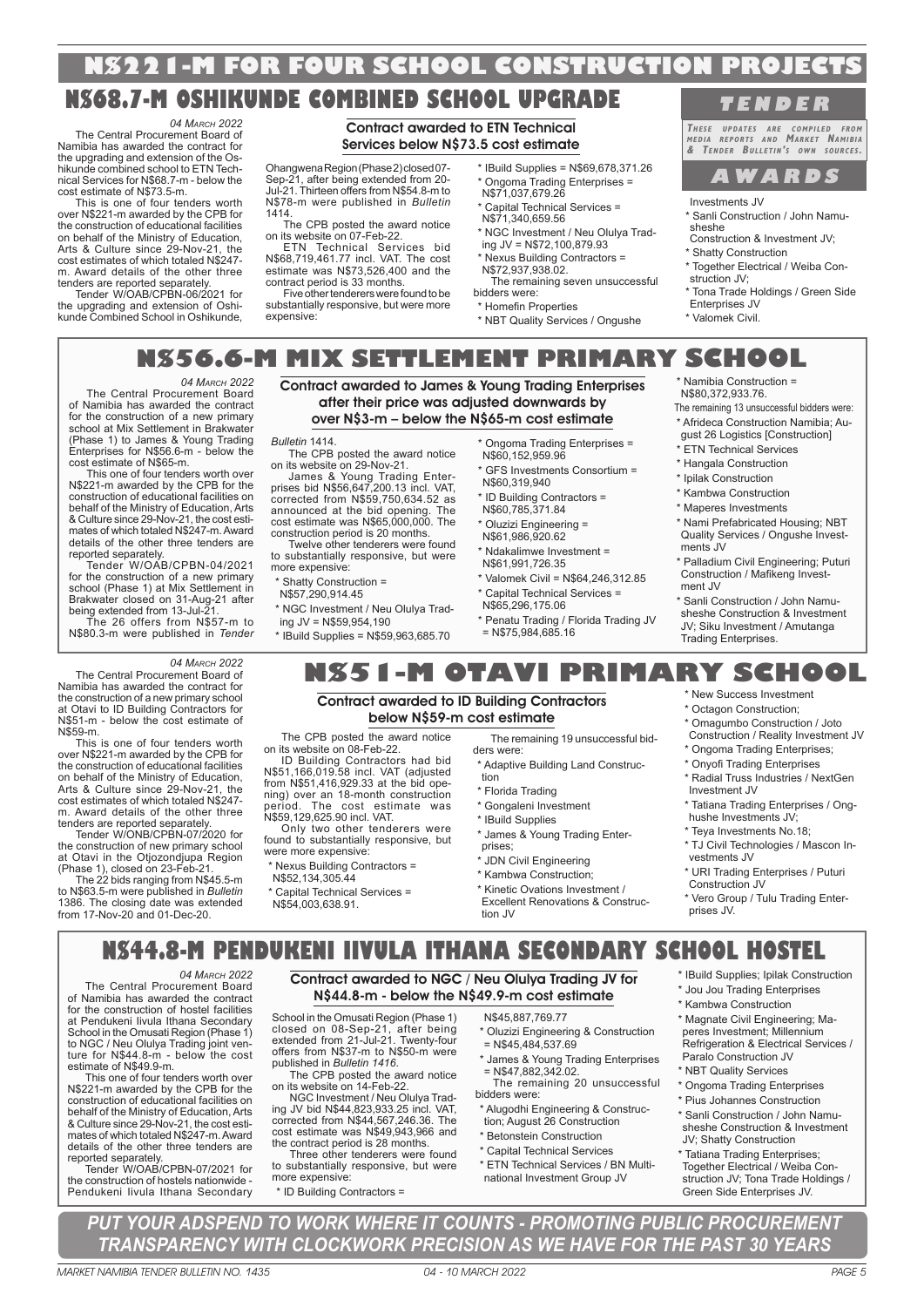## **ELECTRICAL - SOLAR PROJECT**

**REFERENCE**: Reference No. 83403744; **CLOSING**: 16-Mar-22 16:00

**CONTACT:** Gesellschaft für Internationale Zusammenarbeit GmbH, GIZ Office Namibia, 88 John Meinert Street, Windhoek West, Procurement Unit (documents/bids); ph.: -; web: NA\_inquiry@giz.de (documents);

**DOCUMENTATION:** Eligible companies can obtain the EOI documents with details on the objectives and deliverables under this programme and related documents by email request

## **ELECTRICAL - WIND POWER PROJECT**

**REFERENCE**: G/OIB/NPWR-06/2022; **CLOSING**: 03-Jun-22 10:00

- **DESCRIPTION:** Invitation to bid: Procurement of an Independent Power Producer for the development of a 50MW Wind Power Plant near Lüderitz on a Build-Own-Operate (BOO)<br>basis. Open International Bidding. NamPower invites qualified, competent and registered<br>companies to submit their bids in sealed envelopes c of 2015, its regulations and guidelines.
- **CONTACT:** NamPower Centre, 15 Luther Street, Windhoek; Secretary: NamPower Procurement Committee Elizabeth Nashidengo (address bids to); 3rd floor Room F3.25 (bids); Procurement Management Unit (enquiries); ph.: +264-(0)61-2052321(enq); web: IPPBidclarifications@nampower.com.na (enq);
- **DOCUMENTATION:** N\$6,000 (non-refundable) cost per set of documents; bid documents are available on www.nampower.com.na.
- **PRE-TENDER SCHEDULE:** Voluntary clarification meeting (bidder information workshop) will be held on 30-Mar-22 at 09:00 at the NamPower Convention Centre c/o 3 Goethe & Dr Kenneth D Kaunda Street, Windhoek

## **FOOD & CATERING**

**REFERENCE**: G/IQ/ORC GO-06/2021; **CLOSING**: 08-Mar-22 11:00

- 
- **DESCRIPTION:** Informal quotation: Supply and deliver refreshments for the Office of the Governor (7 items of drinks and sweets) [quotation only on website]<br>**CONTACT:** Oshikoto Regional Council, Omuthiya; Secretary: Procur

## **FUELS & LUBRICANTS**

**REFERENCE**: RFT 2022\_008; **CLOSING**: 22-Mar-22 12:00

- **DESCRIPTION**: Requests for Expressions of Interest: Supply of diesel including bunkering supply. NAMDOCK invites registered companies to submit EOIs to render the listed services. "All interested companies require [sic] to consult NAMDOCK social media platforms Linkedin and Facebook for more detail & alternatively contact NAMDOCK Procurement".
- **CONTACT:** Namibia Drydock & Ship Repair (Pty) Ltd, PO Box 2340, c/o Second Street East & Hanna Mupetami Road, Walvis Bay; Finance Dept; Superintendent: Supply Chain Manage-<br>ment - Sonel du Toit or NAMDOCK Procurement (enquiries); ph.: ≁264-(0)64-2186000/<br>6767 or 081-1297197 (enq); 2186049 (proc); fax: 218600

### **FURNITURE & APPLIANCES**

- **REFERENCE**: G/RFQ/NAMRA/01-99/2021; **CLOSING**: 08-Mar-22 11:00
- **DESCRIPTION**: RFQ: Indoor window shutters for NamRA dedicated services centre [quotation only on website]
- CONTACT: Namibia Revenue Agency; Moltke Street, Windhoek; Inland Revenue Building,<br>5th floor; Procurement Management Unit (documents); tender box (bids); Ndapewoshali<br>Helmuth or Paloma Mazila (enquiries); ph.: +264-(0)61-2
- announcements

#### **REFERENCE**: MTC22-22-RFI; **CLOSING**: 25-Mar-22 14:30

- **DESCRIPTION**: Tender: Request for Information on layout for warehouse racks and installation for MTC. MTC invites appropriately qualified companies to apply. Only successful bidders will be contacted. Tender status updates will be posted on the website.
- **CONTACT:** Mobile Telecommunications Ltd, Windhoek head office; web: tenders@mtc.com.na
- (enquiries); **DOCUMENTATION:** RFI documents are available at www.mtc.com.na/corporate/procurement
- **REFERENCE**: Reference No.: SADC/3/5/1/35; **CLOSING**: 14-Mar-22 14:00 **DESCRIPTION**: Request for bids: Supply and delivery of office furniture (Lot 1), SADC branded camping chairs (Lot 2) and fitting of shelving racks (Lot 3) for SADC Secretariat, Gaborone
- **CONTACT:** Southern African Development Community Secretariat, Botswana office; Acting Head of Procurement Unit - Purpose Chifani (enquiries); ph.: +267-3641989/3951863; web: furchair22@sadc.int (bids);
- **DOCUMENTATION:** terms of reference and details on SADC website: https://www.sadc.int/
- opportunities/procurement/open-procurement-opportunities/ **PRE-TENDER SCHEDULE:** Additional requests for information and clarifications can be made to the SADC Secretariat via email to: pchifani@sadc.int and tenders@sadc.int with copy to hmaripe@sadc.int
- **REFERENCE**: G/RFQ/ONARC DEAC-305/2021/2022; **CLOSING**: 08-Mar-22 11:00 DESCRIPTION: RFQ: Supply and deliver 100x Antra banquet black side chairs for Oshana<br>School of Computing - DEAC [quotation only on website]<br>CONTACT: Oshana Regional Council; Leo Shoopala Street, Oshakati; Procurement
- Management Unit (documents); bid box (bids); head of PMU Kaarin Kaafuli; Albertina Shilongo (enquiries); ph.: +264-(0)65-220203/2288200 (PMU); 209315 (enq); web: pmu@oshanarc.gov.na or kkaafuli@oshanarc.gov.na (PMU); **DOCUMENTATION:** Obtain quotation document from www.oshanarc.gov.na

- **REFERENCE**: G/RFQ/OHRC17-52/2021/2022; **CLOSING**: 09-Mar-22 10:00
- DESCRIPTION: RFQ: Supply and deliver office furniture to RC Ohangwena (6 items: 5x office<br>desks; 15x revolving chairs; 5x filing cabinets; 60x visitor chairs; 300x plastic chairs; 5x<br>"micro oven") [quotation only on websit

CONTACT: Ohangwena Regional Council, 103 Church Street, Eenhana; Procurement Unit; bid box (bids); Filemon Shipanga (enquiries); ph.: +264-(0)65-264300<br>(PMU); web: fshipanga@ohangwenarc.gov.na (enq); DOCUMENTATION: downloa bidding documents from https://ohangwenarc.gov.na/procurement

## **NOTE: The following applies to the two RC Oshana Informal Quotations:**

- CONTACT: Oshana Regional Council; Leo Shoopala St, Oshakati; Procurement Management<br>Unit (documents); bid box (bids); head of PMU Kaarin Kaafuli; ph.: +264-(0)65-2288200<br>(PMU): web: pmu@oshanarc.gov.na or kkaafuli@oshana
- **REFERENCE**: G/IQ/ONARC-289/2021/2022; **CLOSING**: 08-Mar-22 11:00
- **DESCRIPTION**: "For non-consultancy services" [but with a goods reference]: Supply and deliver 6x 20L microwaves

**REFERENCE**: G/IQ/ONARC/MICT-303/2021/2022; **CLOSING**: 08-Mar-22 11:00 **DESCRIPTION**: Vertical blinds (2x)

**CONTACT:** Ben Tsuob (enquiries); ph.: +264-(0)65-2288200 (PMU); 220562 / 081-1563850 (enq); ben.tsuob@mict.gov.na (enq)

## **HOUSEHOLD PROVISIONS**

**REFERENCE**: G/IQ/ONARC DGEPESW-302/2021/2022; **CLOSING**: 08-Mar-22 11:00 DESCRIPTION: Informal quotation: Procuring of emergency essentials to assists survivors of<br>GBV, VAC, TIP and children in crisis/emergencies (13 items incl. diapers, feeding bottles,<br>soap, Vaseline, babies "ouncies", underw

- **CONTACT:** Oshana Regional Council; Leo Shoopala Street, Oshakati; Procurement Management Unit (documents); bid box (bids); head of PMU - Kaarin Kaafuli; Linda<br>Iipinge (enquiries); ph.: +264-(0)65-2288200 (PMU); 081-3078001 (enq); web:<br>pmu@oshanarc.gov.na or kkaafuli@oshanarc.gov.na (PMU);
- **DOCUMENTATION:** Obtain quotation document from www.oshanarc.gov.na

#### **ICT & OFFICE SYSTEMS**

**REFERENCE**: G/RFQ/UNAM-11/2022; **CLOSING**: 08-Mar-22 12:00

- **DESCRIPTION**: RFQ: Supply and deliver IT equipment for NILALEG Project (12 items incl. 16x laptops, 1x workstation PC; 1x monitor; 2x USBs and accessories) [quotation only on
- website]<br>
CONTACT: University of Namibia; Main Campus, 340 Mandume Ndemufayo Street,<br>
CONTACT: University of Namibia; Main Campus, 340 Mandume Ndemufayo Street,<br>
Chief Procurement Officer Consarve Kanyama; Windhoek Main **DOCUMENTATION:** Obtain quotation document from www.unam.na
- **REFERENCE**: G/RFQ/NAMPORT-4000000807/2022; **CLOSING**: 15-Mar-22 time not stated **DESCRIPTION:** RFQ: Supply and deliver 1x computer, 1x screen, keyboard and mouse [quotation only on website]

**CONTACT:** Namibian Ports Authority, Walvis Bay; Procurement Management Unit (enquiries); ph.: +264-(0)64-2082111 (proc); web: procurement@namport.com.na (enq); **DOCUMENTATION:** bid document available on www.namport.com.na/Procurement

- 
- **REFERENCE**: MTC19-22-O; **CLOSING**: 25-Mar-22 14:30
- DESCRIPTION: Tender: Request for Proposal for supply and delivery of a Point to Multipoint<br>(P2P/PTMPT) solution for MTC. MTC invites appropriately qualified companies to apply<br>Only successful bidders will be contacted. Ten
- website. **CONTACT:** Mobile Telecommunications Ltd, Windhoek head office; web: tenders@mtc.com.na (enquiries); **DOCUMENTATION:** Tender documents are available at www.mtc.com.na/ corporate/procurement
- **PRE-TENDER SCHEDULE:** Briefing meeting: 08-Mar-22 at 10:00 via Microsoft Teams (the link will be on the MTC website)

**REFERENCE**: G/RFQ/37-163/2021; **CLOSING**: 04-Mar-22 10:00

- **DESCRIPTION**: RFQ: Procurement of 1x Netbook laptop and 1x professional computer plus 2x software for Finance Division [also stating "video conferencing solution in Minister and ED' board room" on page 12 of pdf document] [quotation only on website]
- CONTACT: Ministry of Agriculture, Water & Land Reform; Windhoek; 55 Robert Mugabe Ave<br>(bids); S Hango (enquiries); Secretary to Procurement Committee (issued by); ph.: +264<br>(0)61-2965304 (enq); DOCUMENTATION: RFQ document under Land Reform 'procurement'

**REFERENCE**: G/RFQ/09-36/2021; **CLOSING**: 08-Mar-22 11:00

**DESCRIPTION**: RFQ: Procure the replacement fuser assembly for HP Colour Jet Enterprise

M750 network printer for the ministry [quotation only on website]<br>CONTACT: Ministry of Finance, Fiscus Building, Windhoek, Procurement Management Unit; bid<br>box (bids); Libertina Heelu (enquiries); ph.: +264-(0)61-2092369 (

**REFERENCE**: NCS/RSQ/26-39/2020/21 [also stated as NCS/RSQ/26-39/2021-22]; **CLOSING**: 07-Mar-22 10:00 [quotation only on website]

**DESCRIPTION**: RFQ: Renewal of Microsoft licenses (quantity not stated) **CONTACT:** National Planning Commission; Government Office Park; Secretary: Procurement Committee - Sylvia Kaune; J Aipanda (enquiries); ph.: +264-(0)61-2834111/4199 (enq); web: aipandaj@npc.gov.na or eaipanda@npc.gov.na (enq); pmu@npc.gov.na; **DOCUMENTATION:** RFQ documents available on www.npc.gov.na

- NOTE: The following applies to the two M. Lüderitz Invitations for bid:<br>CONTACT: Lüderitz Town Council, Head Office building, 90 Bay Road, Lüderitz; Procurement<br>Management Unit R Beukes (enquiries); reception (documents) invites suppliers to submit competitive bids for the listed goods. Only Namibian registered<br>companies are eligible to participate. Price preference will be given to suppliers in the<br>region where goods are required. This wi preference, bidders must submit a valid fitness certificate from a local authority in the //Kharas Region. It is the bidder's responsibility to complete the bid box register upon submission into the bid box.
- **DOCUMENTATION:** N\$300 (non-refundable) payable per bid document in cash at the cashier or by EFT into the Lüderitz Town Council account at First National Bank, account no. 55370006965; Lüderitz Branch code: 280371; state the procurement reference number on the proof of payment.
- PRE-TENDER SCHEDULE: No pre-bid site meetings will be conducted. Bidders are required to request for clarifications in writing within 14 days before the bid closing date

**REFERENCE**: G/ONB/LTC-21/2021/2022; **CLOSING**: 05-Apr-22 14:00 **DESCRIPTION**: Supply of computers and equipment for three years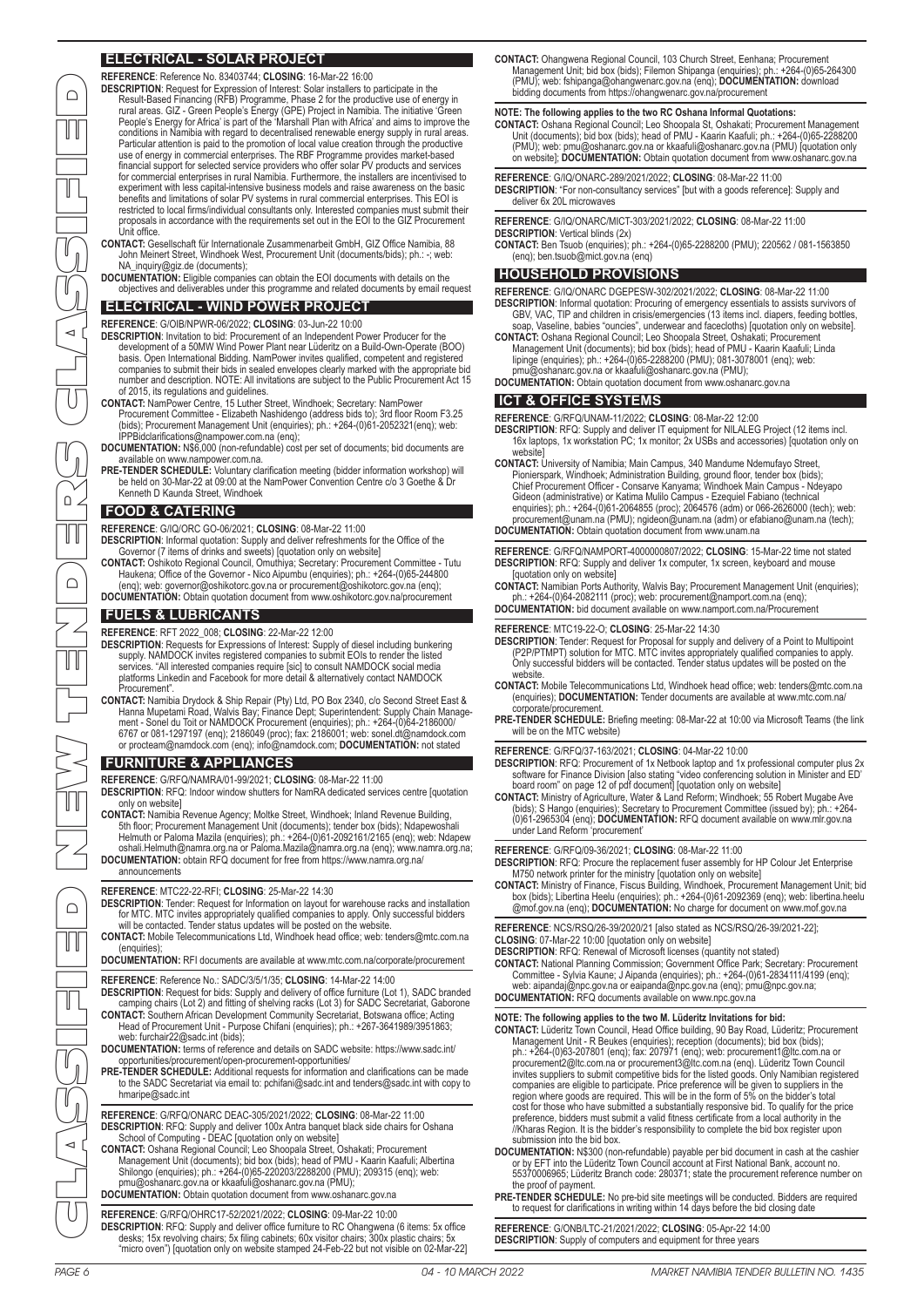#### *FROM PREVIOUS PAGE*

**REFERENCE**: NCS/ONB/LTC-23/2021/2022; **CLOSING**: 05-Apr-22 14:00 **DESCRIPTION**: Supply, install and commission a biometric clocking system (time and attendance)

**REFERENCE**: G/IQ/ORC-39/2021; **CLOSING**: 08-Mar-22 11:00

**DESCRIPTION**: Informal quotation: Supply and deliver 6x wireless access points and 1x Ethernet cable drum [quotation only on website]

**CONTACT:** Oshikoto Regional Council, Omuthiya; Secretary: Procurement Committee - Tutu Haukena; Maria Nghulondo (enquiries); ph.: +264-(0)65-244800 (enq); web:

ict@oshikotorc.gov.na or procurement@oshikotorc.gov.na (enq); **DOCUMENTATION:** Obtain quotation document from www.oshikotorc.gov.na/procurement

**NOTE: The following applies to the two RC Oshana RFQs:**

**CONTACT:** Oshana Regional Council; Leo Shoopala Street, Oshakati; Procurement Management Unit (documents); bid box (bids); head of PMU - Kaarin Kaafuli; Albertina Shilongo (enquiries); ph.: +264-(0)65-220203/2288200 (PMU); 209315 (enq); web: pmu@oshanarc.gov.na or kkaafuli@oshanarc.gov.na (PMU); [quotation only on website] **DOCUMENTATION:** Obtain quotation document from www.oshanarc.gov.na

**REFERENCE**: G/RFQ/ONARC DEAC-304/2021/2022; **CLOSING**: 08-Mar-22 11:00 **DESCRIPTION**: Supply and deliver IT equipment for Oshana School of Computing - DEAC (4 items 27x PCs, 1x laptop, 1x printer and 1x projector)

**REFERENCE**: G/RFQ/ONARC DEAC-308/2021/2022; **CLOSING**: 08-Mar-22 11:00 **DESCRIPTION**: Supply and deliver 20x external hard drives - DEAC

**REFERENCE**: G/RFQ/NPWR-124/2022; **CLOSING**: 07-Mar-22 11:00

**DESCRIPTION**: RFQ: Supply and deliver LTE industrial routers [quotation only on website] **CONTACT:** NamPower Centre, 15 Luther Street, Windhoek; entrance foyer, bid box (bids); Procurement Management Unit; Loide Ntinda (enquiries); ph.: +264-(0)61-2052703 (enq);

fax: 2052703 (enq); web: quotations@nampower.com.na (enq); **DOCUMENTATION:** Bid documents are available on www.nampower.com.na free of charge

**REFERENCE**: G/RFQ/OHRC17-54/2021/2022; **CLOSING**: 07-Mar-22 10:00 **DESCRIPTION**: RFQ: Supply and deliver 2x laptops to RC Ohangwena [quotation only on website]

- **CONTACT:** Ohangwena Regional Council, 103 Church Street, Eenhana; Procurement Management Unit; bid box (bids); NT Kaishungu (administrative) or M Joseph (technical enquiries); ph.: +264-(0)65-264300 (enq);
- **DOCUMENTATION:** download bidding documents from https://ohangwenarc.gov.na/ procurement
- **REFERENCE**: G/RFQ/NW-090/2022; **CLOSING**: 17-Mar-22 11:00
- **DESCRIPTION**: RFQ for goods: Supply and deliver Victron Energy equipment for various server backup installations [quotation only on website]
- CONTACT: Namibia Water Corporation Ltd, 176 Iscor Street, Aigams Building, Windhoek;<br>quotation/bid box (bids); Procurement Management Unit (enquiries); ph.: +264-(0)61-<br>712081/2009 (enq); web: bids@namwater.com.na (enq);
- **DOCUMENTATION:** Bid documents are available on www.namwater.com.na under 'procurement' free of charge

## **INSURANCE**

**REFERENCE**: SC/RP/NPTH-04/2022; **CLOSING**: 28-Mar-22 12:00

- **DESCRIPTION**: Invitation for bids: Request for insurance broker services to manage the NPTH portfolio for a period of two years. NPTH invites competent Namibian companies to bid. SUBMIT bids in sealed envelopes, marked with the appropriate bid reference number and
- description. **CONTACT:** Namibia Post & Telecom Holdings; NPTH Head Office, PO Box 3913, Independence Ave, Windhoek; International & ICT Telecom Building, 1st floor, Procurement Committee (address bids to); Sara litana (procurement); Algiva Hays or Bertha<br>Nampila (finance enquines); ph.: +264-(0)61-2012516 (proc); 2012266/2647 (fin); web:<br>iitanas@telecom.na (proc); haysa@telecom.na or nampilab@t

**DOCUMENTATION:** Request bidding documents by email from npthprocurement@telecom.na

## **MACHINERY, EQUIPMENT & PLANT**

**NOTE: The following applies to the two Nampower RFQs:**

**CONTACT:** Namibian Ports Authority, Walvis Bay; Procurement Management Unit (enquiries); ph.: +264-(0)64-2082111 (proc); web: procurement@namport.com.na (enq); [only on web-site]; **DOCUMENTATION:** bid document available on www.namport.com.na/Procurement

**REFERENCE**: G/RFQ/NAMPORT-4000000826/2022; **CLOSING**: 18-Mar-22 time not stated **DESCRIPTION**: Supply and fitment of side transfer engine

**REFERENCE**: G/RFQ/NAMPORT-4000000829/2022; **CLOSING**: 11-Mar-22 time not stated **DESCRIPTION**: Supply and deliver four induction motors

#### **MANAGEMENT & CONSULTING**

**REFERENCE**: Reference No.: SADC/3/5/2/225; **CLOSING**: 15-Mar-22 09:00

- **DESCRIPTION**: Request for Expression of Interest: Consultancy services for implementation of the 360 Degree Feedback Appraisal System at SADC Secretariat, Gaborone. Individual consultants to submit their CV and financial proposal. Maximum budget for this contract is US\$15,000.00 incl. professional fees and reimbursable expenses.
- **CONTACT:** Southern African Development Community Secretariat, Botswana office; Acting Head of Procurement Unit Purpose Chifani (enquiries); ph.: +267-3641989/3951863; web: 360degree@sadc.int (bids);
- **DOCUMENTATION:** terms of reference and details on SADC website: https://www.sadc.int/ opportunities/procurement/open-procurement-opportunities/.
- **PRE-TENDER SCHEDULE:** Additional requests for information and clarifications can be made to the SADC Secretariat via email to: pchifani@sadc.int and tenders@sadc.int with copy to hmaripe@sadc.int and rhaufiku@sadc.int

**REFERENCE**: Reference No.: SADC/3/5/2/215; **CLOSING**: 23-Mar-22 10:00

- **DESCRIPTION**: Request for Expression of Interest: Consultancy to carry out national workshops to support member states on strengthening institutional capacities for industrial policy implementation. Individual consultants to submit their CV and financial proposal. Maximum budget for this contract is US\$58,000.00 incl. professional fees and reimbursable expenses.
- **CONTACT:** Southern African Development Community Secretariat, Botswana office; Acting Head of Procurement Unit - Purpose Chifani (enquiries); ph.: +267-3641989/3951863; web: nationalworkshops@sadc.int (bids);
- **DOCUMENTATION:** terms of reference and details on SADC website: https://www.sadc.int/ opportunities/procurement/open-procurement-opportunities/.
- **PRE-TENDER SCHEDULE:** Additional requests for information and clarifications can be made to the SADC Secretariat via email to: tenders@sadc.int and tchabwera@sadc.int with copy to pchifani@sadc.int and jrutaihwa@sadc.int

**REFERENCE**: Reference No. 83403761; **CLOSING**: 23-Mar-22 16:00 **DESCRIPTION:** Tender invitation: Provision of technical support for the development of curriculum, training materials and implementation of Training-of-Trainers (ToT) Programme on the Horiculture, Back-stopping Services a particular. In order to effectively address the wide array of interdependent challenges and<br>vulnerabilities emanating from climate change, the F4R Project works on policy, institutio-<br>nal and target group levels and deploy ter management, innovative agri-business and marketing models, as well as improved nu-tritional awareness, F4R seeks to enhance the adaptation capacity to the effects to climate change by fostering climate, economic and physical resilience of actors along the value<br>chain of the agri-food sector. A key strategy of F4R to strengthen resilience of farming com-<br>munities aims at increasing diversified tables and fruits, with the objective to create additional income and employment, and to improve accessibility and affordability of healthy food to sustainably alleviate malnutrition and food insecurity. In this context, F4R seeks the services of a well-qualified technical expert / consultant company to provide technical support to develop the curriculum and con-<br> tent for the roll-out of a comprehensive ToT programme on horticulture. The SCOPE of the assignment includes: (i) develop the curriculum and content for the ToT programme, covering all relevant aspects of climate-adapted farming techniques for sustainable vegetable<br>and fruit production, including skills assessment and monitoring and evaluation tools; (ii)<br>support the roll-out of the ToT and prov ture. This tender is open to local firms/individual consultants only. SUBMIT: Bids must be hand-delivered to the Procurement Unit at the GIZ Office Namibia.

**CONTACT:** MAWLR + Gesellschaft für Internationale Zusammenarbeit GmbH, GIZ Office Namibia, 88 John Meinert Street, Windhoek West; Procurement Unit (bids); web: NA\_ inquiry@giz.de (documents);

**DOCUMENTATION:** Details of the required services are described in the Terms of Reference and related documents to be requested by email from NA\_inquiry@giz.de

**REFERENCE**: RFP 2022\_004; **CLOSING**: 14-Mar-22 12:00

- **DESCRIPTION**: Requests for Expressions of Interest: Occupational hygiene survey. NAMDOCK invites registered companies to submit EOIs to render the listed services. "All interested companies require [sic] to consult NAMDOCK social media platforms Linkedin and Facebook for more detail & alternatively contact NAMDOCK Procurement".
- **CONTACT:** Namibia Drydock & Ship Repair (Pty) Ltd, PO Box 2340, c/o Second Street East &<br>Hanna Mupetami Road, Walvis Bay; Finance Dept; Superintendent: Supply Chain Manage-<br>ment Sonel du Toit or NAMDOCK Procurement (enq

#### **REFERENCE**: RFQ #009/2022; **CLOSING**: 11-Mar-22 close of business

**DESCRIPTION**: Tender - Request for Quotations: Consultant to lead the implementation of recommendations of the Labour Market Assessment (LMA). BACKGROUND: The Determined, Resilient, Empowered, AIDS-free, Mentored and Safe (DREAMS) project is funded<br>by PEPFAR (President's Emergency Plan for AIDS Relief) through aged 10-24 and is being implemented in Katima, Omuthiya, Onandjokwe, Tsumeb and Windhoek districts. AGYW are the primary target population, with male sexual partners and parents/caregivers as secondary. DREAM provides a co entrepreneurship with business start-up kits. However, skills development and training<br>should be guided by LMA, focus on growing industries and traditionally male-dominated<br>sectors. Consequently, the DREAMS project collabo seeks consultancy service from qualified applicants to lead the implementation of recomen<br>dations from the LMA ad part of PHN intensive Economic Strengthening (ES) approach,<br>for AGYW enrolled in the DREAMS project. SUBMIT the SOW and quotations to namibiaprocurement@projecthope.org as pdf documents, specifying the RFQ number in the subject line.

- **CONTACT:** Project Hope Namibia; Windhoek; web: namibiaprocurement@projecthope.org (bids); **DOCUMENTATION:** The full scope of work can be requested from rliebenberg@pro
- jecthope.org (specify the RFQ number). **PRE-TENDER SCHEDULE:** Closing date for questions and document requests: 10-Mar-22

#### **REFERENCE**: SC/RP/OSHTC-01/2021-2022; **CLOSING**: 07-Apr-22 12:00

**DESCRIPTION**: Bid invitation - Open National Bidding: Request for Proposal for provision of land surveying services for Oshakati Town Council on 3-year contract. Interested eligible bidders may obtain further information from the PMU by email request and inspect the bidding documents at the Town Council, Civic Centre. SUBMIT bids in the prescribed format, deposited in the bid box and addressed to the Oshakati Town Council PMU.

**CONTACT:** Oshakati Town Council, P/Bag 5530, Civic Centre, 906 Sam Nuyoma Road, Oshakati; Cashier (documents); Procurement Management Unit, ground floor, bid box<br>(bids); Secretary: Procurement Committee - Anna-Liisa Korea-Jeremia (enquiries); ph.:<br>+264-(0)65-229500 (enq); fax: 220435 (enq); web: procu

**REFERENCE**: RFP 2022\_005; **CLOSING**: 16-Mar-22 12:00

**DESCRIPTION**: Requests for Expressions of Interest: Company corporate governance training. NAMDOCK invites registered companies to submit EOIs to render the listed services. "All interested companies require [sic] to consult NAMDOCK social media platforms Linkedin and Facebook for more detail & alternatively contact NAMDOCK Procurement".

CONTACT: Namibia Drydock & Ship Repair (Pty) Ltd, PO Box 2340, c/o Second Street East &<br>Hanna Mupetami Road, Walvis Bay; Finance Dept; Superintendent: Supply Chain Ma-<br>nagement - Sonel du Toit or NAMDOCK Procurement (enqui **DOCUMENTATION:** not stated

 $\overline{\Box}$ 

CLASSIFIED NEW TENDERS CLASSIFIED

 $\bigcup$ 

 $\Box$ 

 $\triangleright$ 

 $\overline{\Box}$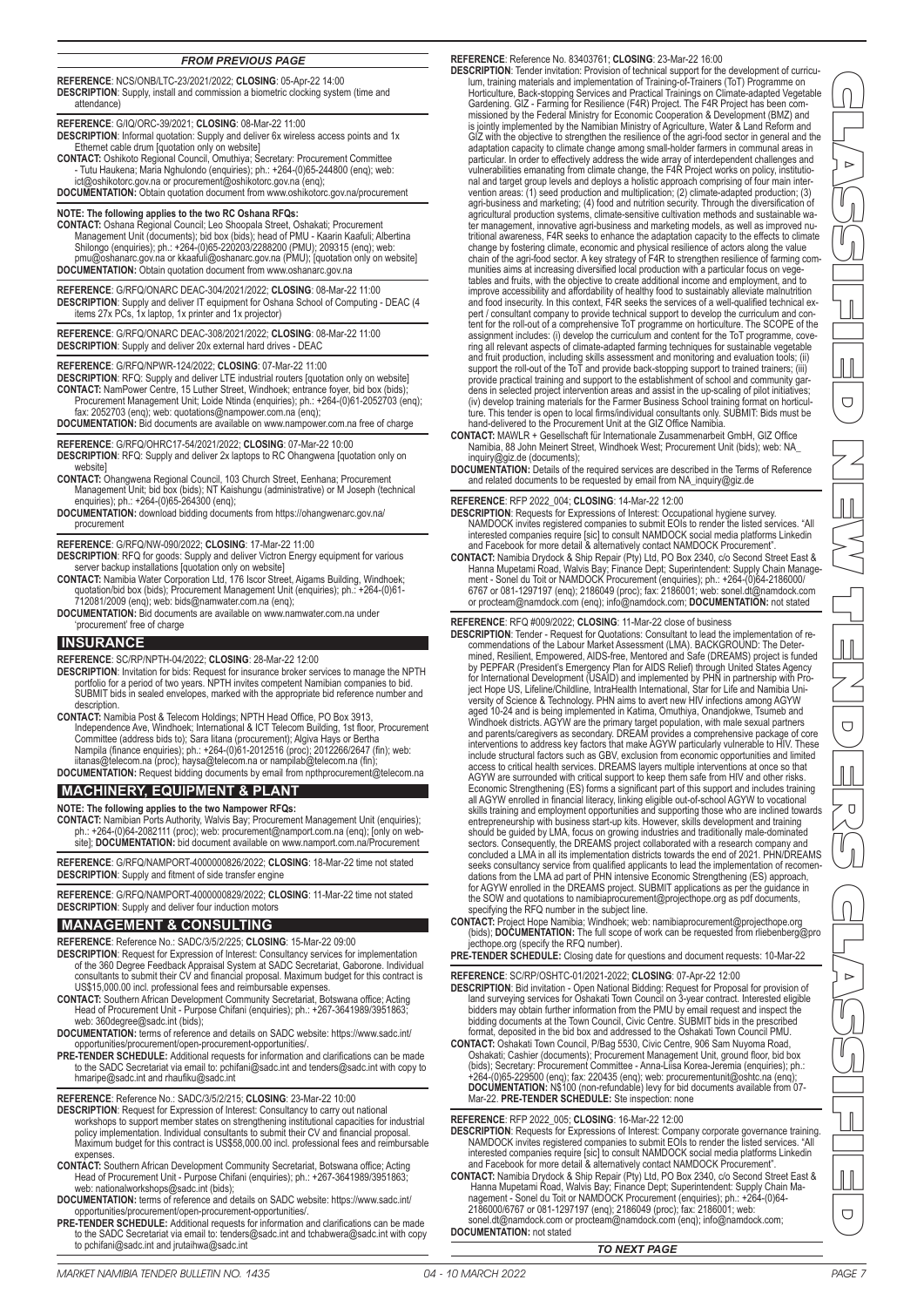## **MANAGEMENT & CONSULTING**

**REFERENCE**: CS/RP/02-01/2021; **CLOSING**: 05-Apr-22 11:00

- **DESCRIPTION**: Expression of interest for architectural consultancy services for the renovations and alterations to United House Building for the OPM in Windhoek. Project Name: Renovations and alterations to United House Building for the OPM. The OPM invites Namibian owned companies to express their interest to provide architectural consultancy services for the renovations of a multi-storey building. A registered and reputable professional architec-tural firm will provide consultant services for the completion of technical documentation (Stage 4) and contract administration/inspection (Stage 5) of the renovations. Companies<br>eligible to be considered for invitation must meet the following CRITERIA: Practices must<br>be registered with the Namibia Council of A must have been in existence for a minimum of five years; the practice must have experi-ence on at least one multi-storey building (min. of three floors) in Namibia (provide references and proof); the firm must have completed at least one project of such nature worth at least N\$25-m. Valid mandatory DOCUMENTS to be submitted with EOI documents: (1) certified copy of company registration; (2) original good standing Tax certificate (Recei-ver of Revenue); (3) original good standing SSC certificate; (4) certified copy of valid Affirmative Action compliance certificate issued under Section 41 of that Act or exemption issued under Section 42 of that Act or a proof from the Employment Equity Commissioner that the bidder is not a relevant employer as defined in that Act.
- **CONTACT:** Office of the Prime Minister head office; Parliament Building, ground floor, Office 39 (documents/bids); Brian Mungunda or Esther Amwaalwa (enquiries); ph.: +264-(0)61- 2872666/2052 (enq); web: Brian.Mungunda@opm.gov.na or Esther.Amwaalwa@opm.gov.na (enq);
- **DOCUMENTATION:** N\$300 (non-refundable) fee to be paid for bid documents available from 04-Mar-22 to 04-Apr-22 from 08:00 to 12:00.
- **PRE-TENDER SCHEDULE:** Mandatory site visit: 14-Mar-22 at 10:00 at United House, Independence Ave

**REFERENCE**: 202203-01; **CLOSING**: 01-Apr-22 12:00

- **DESCRIPTION**: Invitation to tender: Internal audit co-sources services. Capricorn Group invites eligible and experienced registered companies to submit proposals for internal audit co-source services. Bank Windhoek Ltd practices affirmative procurement where possible by
- sourcing goods and services from local owned companies. **CONTACT:** Capricorn Group; Windhoek; Wilkka Hamupunda (enquiries); ph.: +264-(0)61- 2991626 (enq); web: hamupundaw@bankwindhoek.com.na (enq);
- DOCUMENTATION: N\$500 (non-refundable) price for tender documents to be paid into Bank<br>Windhoek (Main Branch), account no: 8001094839, branch code: 481-972, ref: INTERNAL<br>AUDIT. Protected tender documents will be available https://www.bankwindhoek.com.na/Pages/Procurement.aspx. Password to the protected documents will be available upon request with proof of payment attached via the email address tendersubmission@bankwindhoek.com.na.
- **PRE-TENDER SCHEDULE:** The last day to request for access to the documents is Friday 18- Mar-22 at 15:00

#### **REFERENCE**: SC/RP/NILALEG-18/11/2022; **CLOSING**: 22-Mar-22 11:00

- **DESCRIPTION**: Request for Proposals: Situational analysis on the potential to demarcate a conservancy or community forest and/or any other conservation activity/model and a cost-<br>benefit analysis in the Nikulivere Landscape in Kavango West Region. MEFT in partnership<br>with the United Nations Development Programm cate Poverty (NILALEG) Project with funding from the Global Environmental Facility (GEF). The NILALEG Project invites qualified and experienced firms or teams of experts to submit proposals. SUBMIT: Interested consultants/firms "can" submit their bids in sealed envelopes clearly marked with the bid number and description and name of the bidder at the back of the envelope into the bid box. Failure to clearly mark your envelopes will result in disqualification. NOTE: All invitations are subject to the Public Procurement Act 15 of 2015, regulations and guidelines.
- CONTACT: UNDP + GEF + Ministry of Environment, Forestry & Tourism, Windhoek; c/o Dr<br>Kenneth D Kaunda Street & Robert Mugabe Ave; Department of Environmental Affairs &<br>Forestry; NILALEG Project; bid box at reception (bids); www.meft.gov.na/tenders (documents);

**DOCUMENTATION:** Bid documents can be downloaded from the MEFT website

#### **REFERENCE**: CS/RP/SM-002/2022; **CLOSING**: 18-Mar-22 11:00

- **DESCRIPTION**: Request for Proposal "consultacy" services: Design and supervision for a new generator at Pump Station 16. [quotation only on website] SUBMIT: "Proposals should be sealed in two envelopes" (1 technical, 1
- **CONTACT:** Swakopmund Town Council; Municipal Head Office, Swakopmund, c/o Rakotoka Street & Daniel Kamho Ave; Procurement Management Unit; red bid box in the foyer (bids); Engineering & Planning Services Department; Manager: Water & Sewer<br>- J Beukes (enquiries); ph.: +264-(0)64-4104100 (gen); 081-1244852 (enq); web:<br>jrbeukes@swkmun.com.na (enq); pmu@swkmun.com.na (proc); **DOCUMENTATION:** Obtain RFP document from www.swakopmun.com
- **REFERENCE**: NUST NBII 1435 trainers; **CLOSING**: 11-Mar-22 time not stated **DESCRIPTION:** Call for trainers for Early-Stage Start-ups. NBII seeks to provide support to emerging start-ups and existing entrepreneurs to transform their innovative ideas into sustainable businesses and social solution valuation; financial management; negotiations, business innovation; business growth strategy development; marketing and sales. Interested persons, groups or organisations are encouraged to provide a comprehensive CV, certified copies of relevant qualifications
- as well as two reference letters from past training or consulting jobs done.<br>
CONTACT: NUST NBII; Namibia University of Science & Technology; Windhoek West;<br>
Mamibia Business Innovation Institute; Manager: Entrepreneursh
- **REFERENCE**: SC/RP/OSHTC-02/2021-2022; **CLOSING**: 07-Apr-22 12:00 **DESCRIPTION**: Bid invitation Open National Bidding: Request for Proposal for provision of preparation and compilation of valuation of assets for Oshakati Town Council Interested<br>eligible bidders may obtain further information from the PMU by email request and inspect<br>the bidding documents at the Town Council, C **CONTACT:** Oshakati Town Council, P/Bag 5530, Civic Centre, 906 Sam Nuyoma Road,
- Oshakati; Cashier (documents); Procurement Management Unit, ground floor, bid box (bids); Secretary: Procurement Committee Anna-Liisa Korea-Jeremia (enquiries); ph.: +264-(0)65-229500 (enq); fax: 220435 (enq); web: procurementunit@oshtc.na (enq); **DOCUMENTATION:** N\$100 (non-refundable) levy for bid documents available from 07-Mar-22. **PRE-TENDER SCHEDULE:** Ste inspection: none

#### **NOTE: The following applies to the three NPTH Invitations for Bids:**

**CONTACT:** Namibia Post & Telecom Holdings; NPTH Head Office, PO Box 3913, Independence Ave, Windhoek; International & ICT Telecom Building, 1st floor, Procurement<br>Committee (address bids to); Sara Ilitana (procurement); Algiva Hays or Bertha<br>Nampila (finance enquiries); ph.: +264-(0)61-2012516 ( with the appropriate bid reference number and description.

**DOCUMENTATION:** Request bidding documents by email from npthprocurement@telecom.na

| <b>REFERENCE:</b> SC/RP/NPTH-01/2022: CLOSING: 28-Mar-22 12:00                             |
|--------------------------------------------------------------------------------------------|
| <b>DESCRIPTION:</b> Request for external annual audit services for a period of three years |

**REFERENCE**: SC/RP/NPTH-02/2022; **CLOSING**: 28-Mar-22 12:00 **DESCRIPTION**: Request for taxation services for a period of three years

**REFERENCE**: SC/RP/NPTH-03/2022; **CLOSING**: 28-Mar-22 12:00 **DESCRIPTION**: Request for preparation of annual financial statements for three years

## **REFERENCE**: SC/RFP/RA-10/2021; **CLOSING**: 17-Mar-22 10:00

- **DESCRIPTION**: *Cancelled:* Consulting services for the technical audit of the road and rail
- upgrading works for the Transport Structure Improvement Project.<br> **CONTACT:** Roads Authority; RA Head Office, P/Bag 12030, Ausspannplatz, c/o Mandume<br>
Netemutayo Ave & David Hosea Meroro Road; Procurement Management Unit,

#### **MUSICAL INSTRUMENTS**

**REFERENCE**: G/RFQ/ONARC DEAC-309/2021/2022; **CLOSING**: 08-Mar-22 11:00

- **DESCRIPTION:** RFQ: Supply and deliver equipment for music and African performing DEAC (16 items incl. keyboards, guitars, violins, drum sets, harmonica, recorders, head phones, music stands, microphone stands etc.) [quo Management Unit (documents); bid box (bids); head of PMU - Kaarin Kaafuli; Albertina Shilongo (enquiries); ph.: +264-(0)65-220203/2288200 (PMU); 209315 (enq); web:
- pmu@oshanarc.gov.na or kkaafuli@oshanarc.gov.na (PMU); **DOCUMENTATION:** Obtain quotation document from www.oshanarc.gov.na

## **PHOTOGRAPHY**

**REFERENCE**: G/RFQ/NPWR-96/2022; **CLOSING**: 11-Mar-22 11:00

- **DESCRIPTION**: RFQ: Supply and deliver Camera with accessories and tripod [quotation only on website]
- **CONTACT:** NamPower Centre, 15 Luther Street, Windhoek; entrance foyer, bid box (bids); Procurement Management Unit; Sarah Malakia (enquiries); ph.: +264-(0)61-2052742<br>(enq); fax: 2052742 (enq); web: quotations@nampower.com.na (enq);<br>DOCUMENTATION: Bid document available on www.nampower.com.na free of charge
- 

#### **PRINTING & STATIONERY**

**REFERENCE**: G/IQ/ORC GO-05/2021; **CLOSING**: 08-Mar-22 11:00

- **DESCRIPTION**: Informal quotation: Supply and deliver office stationeries for the Office of the Governor (5 items incl. paper shredding machine, tray, pens and cartridges) [quotation only on website]
- **CONTACT:** Oshikoto Regional Council, Omuthiya; Secretary: Procurement Committee Tutu Haukena; Office of the Governor - Nico Aipumbu (enquiries); ph.: +264-(0)65-244800 (enq); web: governor@oshikotorc.gov.na or procurement@oshikotorc.gov.na (enq); **DOCUMENTATION:** Obtain quotation document from www.oshikotorc.gov.na/procurement

**REFERENCE**: G/RFQ/OHRC07-04/2021/2022; **CLOSING**: 11-Mar-22 10:00 **DESCRIPTION**: RFQ: Supply and deliver stationeries for Office of the Governor (23 items)

[quotation only on website]<br> **CONTACT:** Ohangwena Regional Council, 103 Church Street, Eenhana; bid box (bids); Head<br>
of Procurement Management Unit; Office of the Governor - Esther Amadhila (enquiries);<br>
ph.: +264-(0)65-2

**DOCUMENTATION:** download bidding documents from https://ohangwenarc.gov.na/ procurement

## **PROPERTY & BUSINESS**

**REFERENCE**: Notice 11/2022; **CLOSING**: 08-Apr-22 08:45

- PAGE 8 04 10 MARCH 2022 MARKET NAMIBIA TENDER BULLETIN NO. 1435 MARKET NAMIBIA TENDER BULLETIN NO. 1435 MARKET NAMIBIA TENDER BULLETIN NO. 1435 MARKET NAMIBIA TENDER BULLETIN NO. 1435 MARKET NAMIBIA TENDER BULLETIN NO. 1 **DESCRIPTION:** Sale of 3x 'general industrial' erven. Notice is given in terms of Section 63 of<br>the Local Authorities Act 23 of 1992, as amended, that the Municipal Council of Swakop-<br>mund offers the listed erven for sale chasers accept responsibility for earthworks required and/or cost in order to make the erf suitable for use. GENERAL: Conditions of sale and site plan must be obtained from Room BO-22A after payment of the registration fee. The sale will take place on Friday 08-Apr-22<br>in the Training Room, Municipal Office Building; subject to Covid-19 regulations at the time<br>Doors open for registration at 07:30 a qualifying bidder in chronological order as listed, on the basis of one erf per person/entity<br>(married couples are regarded as one person irrespective of the marital regime). The pro-<br>pective purchaser or duly appointed pr
	-
	- DOCUMENTATION: N\$27,000 registration fee to be paid before 15:00 on Friday 01-Apr-22 in<br>cash at the cashiers or by EFT payment or direct bank deposit which must indicate that it<br>was paid to Council on/before Friday 01-Apraccount.
	- **PRE-TENDER SCHEDULE:** After payment of the registration fee, the pre-registration of<br>bidders commences Tuesday 08-Mar-22 until Friday 01-Apr-22. Visit the Property Section<br>for this purpose.

*MARKET NAMIBIA & TENDER BULLETIN - your indispensible weekly source of a wealth of procurement information since 1992*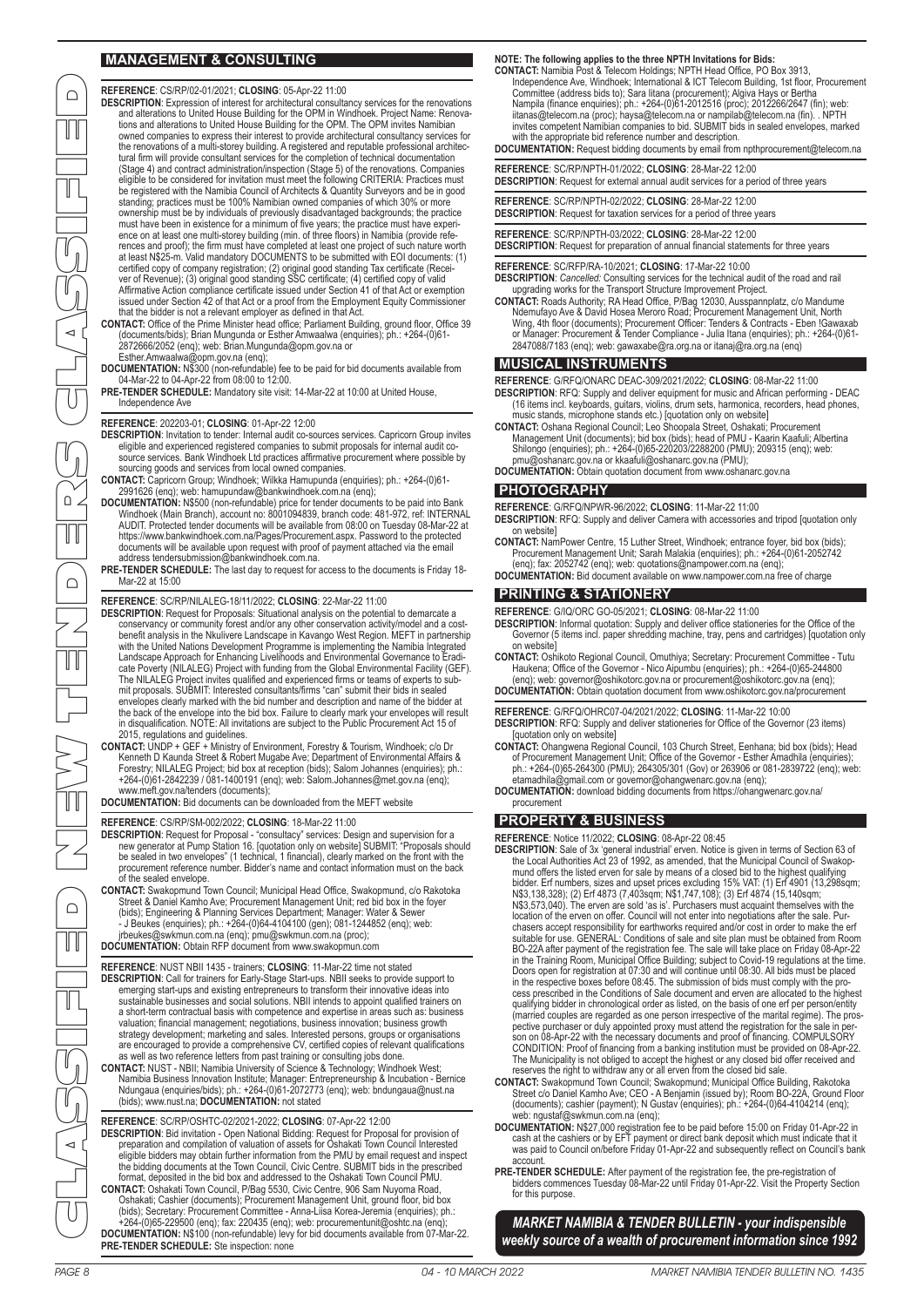## **PROPERTY DEVELOPMENT**

- **REFERENCE** : QKR Navachab 1435; **CLOSING**: 09-Mar-22 time not stated **DESCRIPTION** : Expression of interest: Provision of houses for long-term rent in Karibib. INTRODUCTION & OVERVIEW: QKR Namibia Navachab Gold Mine near Karibib has a requirement for the provision of houses for long-term lease. Suitable developers are invited to submit EOIs for the provision of 4- and 3-bedroom houses in Karibib proper and Usab location. The developer should have land available in Karibib and be able to build the houses with own resources, after which the units will be made available to the mine on a long-term lease. The mine has limited unserviced erven available for sale to prospective developers for the purpose of building houses for the mine to rent. BASIC SPECIFICATIONS: 4- and 3-bedroom standard brick houses; corrugated roof sheeting; standard built-in cupboards and equipped kitchen; tiled floors; brick wall around the perimeter; the 4-bedroom houses should have 2 fully enclosed garages with interlocked<br>driveways and the 3-bedroom houses a fully enclosed garage and a shade net carport,<br>both with interlocked driveways; all other fittings criterion for selecting qualifying developers will be costs and the timelines for the provision of the houses. Should the land availability be an issue, please state this fact. Regional developers will be given preference. SUBMIT: Interested parties should submit an EOI or draft proposals in confidence delivered to the mine or by email to marvin.katjindee@navac hab.com.na. The company reserves the right to select suitable developers according it own
- criteria and Tender Board procedure. **DOCUMENTATION:** Not stated **CONTACT:** QKR Namibia Navachab Gold Mine; Karibib; Marvin Katjindee (enquiries); ph.: +264-(0)64-5552142 (enq); web: marvin.katjindee@navachab.com.na (enq);
- **REFERENCE**: M. Enhana 1435; **CLOSING**: 18-Mar-22 no closing date or time stated **DESCRIPTION**: Call for investment proposals. Eenhana, being one of the fastest growing
- towns in northern Namibia is calling reputable property developers interested in developing shopping malls and other commercial properties. With the establishment of several "high" education institutions such as NUST and IUM, coupled with the general rapid growth of the town, Eenhana presents "greatest" investment opportunism and call for reputable investors to submit their development proposals towards available investment opportunities in town<br>especially in the following sectors: shopping centres/malls; student hostels; hotels and<br>guesthouses; recreational/leisure facilities
- **CONTACT:** Eenhana Town Council, 108 Church Street, Eenhana, Ohangwena Region; Marketing & Economic Development Manager N Muandingi (enquiries); ph.: +264- (0)65-290618/081-2507445 (enq); web: muandingin@eenhanatc.com.na (enq); www.eenhanatc.na; **DOCUMENTATION:** Not stated

## **SCIENTIFIC & INSTRUMENTATION**

- **REFERENCE**: G/RFQ/NAMPORT-10082274/2022; **CLOSING**: 16-Mar-22 time not stated DESCRIPTION: RFQ: Supply and deliver of 1x 22NM IALA compliant lighthouse lanterns & 1x<br>radar beacon, for Port of Walvis Bay [quotation only on website]<br>CONTACT: Namibian Ports Authority, Walvis Bay; Procurement Management
- ph.: +264-(0)64-2082111 (proc); web: procurement@namport.com.na (enq); **DOCUMENTATION:** bid document available on www.namport.com.na/Procurement

#### **SECURITY**

- **REFERENCE**: NCS/ONB/LTC-08/2021/2022; **CLOSING**: 05-Apr-22 14:00
- **DESCRIPTION**: Invitation for bid: Rendering of security services for a period of three years. Lüderitz Town Council invites suppliers to submit competitive bids for the listed goods. Only Namibian registered companies are eligible to participate. Price preference will be given to suppliers in the region where goods are required. This will be in the form of 5% on the bidder's total cost for those who have submitted a substantially responsive bid. To qualify for the price preference, bidders must submit a valid fitness certificate from a local authority in the //Kharas Region. It is the bidder's responsibility to complete the bid box register upon submission into the bid box.
- **CONTACT:** Lüderitz Town Council, Head Office building, 90 Bay Road, Lüderitz; Procurement Management Unit - R Beukes (enquiries); reception (documents); bid box (bids); ph.: +264-(0)63-207801 (enq); fax: 207971 (enq); web: procurement1@ltc.com.na or
- procurement2@ltc.com.na or procurement3@ltc.com.na (enq);<br>**DOCUMENTATION:** N\$300 (non-refundable) payable per bid document in cash at the cashier<br>or by EFT into the Lüderitz Town Council account at First National Bank, acc the proof of payment.
- **PRE-TENDER SCHEDULE:** No pre-bid site meetings will be conducted. Bidders are required to request for clarifications in writing within 14 days before the bid closing date

#### **SPORT & FITNESS**

**REFERENCE**: G/RFQ/09-38/2021; **CLOSING**: 08-Mar-22 11:00

- **DESCRIPTION**: RFQ: Sport kit and endurance exercise equipment (6 items incl. soccer / netball / volleyball kits, whistles and treadmills and exercise bikes) [quotation only on website]
- **CONTACT:** Ministry of Finance, Fiscus Building, Windhoek, Procurement Management Unit; bid box (bids); Tuwilika Nangombe (enquiries); ph.: +264-(0)61-2092041 (enq); web: Tuwilika.Nangombe@mof.gov.na (enq);
- **DOCUMENTATION:** No charge for document on www.mof.gov.na

#### **TEXTILES, CLOTHING & UNIFORMS**

- **REFERENCE**: G/IQ/ONARC-298/2021/2022; **CLOSING**: 08-Mar-22 11:00
- **DESCRIPTION**: Supply and deliver T-shirts (4x with embroidery) [quotation only on website]<br>**CONTACT:** Oshana Regional Council; Leo Shoopala Street, Oshakati; Procurement<br>Management Unit (documents); bid box (bids); head o
- **DOCUMENTATION:** Obtain quotation document from www.oshanarc.gov.na
- **REFERENCE**: G/RFQ/NAMPORT-10079967/2022; **CLOSING**: 16-Mar-22 time not stated **DESCRIPTION:** RFQ: Supply and deliver personal protective clothing [quotation only on website]
- **CONTACT:** Namibian Ports Authority, Walvis Bay; Procurement Management Unit (enquiries); ph.: +264-(0)64-2082111 (proc); web: procurement@namport.com.na (enq); **DOCUMENTATION:** bid document available on www.namport.com.na/Procurement

NOTE: The following applies to the two MHSS RFQs:<br>CONTACT: Ministry of Health & Social Services main building; Harvey Street, Windhoek West;<br>Procurement Management Unit; quotation/bid box MHSS Finance & Procurement Buildin PMU/tender office (bids); Secretary: Procurement Committee - Evaristus Iita (issued by); web: procurement@mhss.gov.na (enq); [quotation only on website] **DOCUMENTATION:** RFQ document available on www.mhss.gov.na/tenders

#### **REFERENCE**: MHSS 1435 - uniform EC; **CLOSING**: 11-Mar-22 11:00

- **DESCRIPTION**: Supply and deliver uniforms for Emergency Care practitioners for Khomas Regional Health Directorate (8 items: t-shirts, bush shirts, cargo trousers, jackets, caps, reflective jackets, webbing belts and 40x embroidery of 4 logos)
- **CONTACT:** Martha Andowa (administrative); Titus Aipanda (technical enquiries); ph.: +264- (0)61-2032165 (adm); 2035057 (tech)

**REFERENCE**: MHSS 1435 - uniform 2 lots; **CLOSING**: 15-Mar-22 11:00

- **DESCRIPTION**: Supply and deliver uniforms for Directorate: Finance & Procurement (Lot 1 = 56 items) and Khomas Regional Office (Lot 2 = 8 items) (incl. reflective jackets, overalls, boots, embroidery, etc. ) [quotation only on website].
- **CONTACT:** Maria Mbaka (administrative); M Haufiku (F&P) or Titus Aipanda (KR) (technical enquiries); ph.: +264-(0)61-2032744 (adm); 2032077/5057 (tech)
- **REFERENCE**: G/RFQ/NYS-0163/2022; **CLOSING**: 08-Mar-22 12:00 **DESCRIPTION**: RFQ: Safety gear for TVET trainees (10 items of blouses, trousers, shoes,
- boots and gumboots) [quotation only on website]
- CONTACT: National Youth Service; NYS House, 12-14 Haddy Street, Windhoek West;<br>Procurement Management Unit; Acting Executive Manager Operations & Logistics<br>Petra Lisho (issued by); Procurement Officer Ruben Daries (enq 415500; web: Petra.Lisho@nys.com.na (PMU); ruben.daries@nys.com.na (enq); **DOCUMENTATION:** obtain bid documents from www.nys.com.na/procurement

### **TRANSPORT**

- **REFERENCE**: MHSS 1435 transport; **CLOSING**: 15-Mar-22 11:00
- **DESCRIPTION**: RFQ: Transportation/shipping of household goods from Onandjokwe Intermediate Hospital, Oshikoto Region to Bukoba, Tanzania [quotation only on website] **CONTACT:** Ministry of Health & Social Services main building; Harvey Street, Windhoek West; Procurement Management Unit; Ervin Tibinyane (administrative); M Enkono (technical enquiries); quotation/bid box MHSS Finance & Procurement Building, PMU/tender office<br>(bids); Secretary: Procurement Committee - Evaristus lita (issued by); ph.: +264-(0)61-<br>2032165 (adm); (0)65-280458 (tech); web: procurem
- **DOCUMENTATION:** RFQ document available on www.mhss.gov.na/tenders

## **VEHICLES, PLANT & ACCESSORIES**

- **REFERENCE**: G/RFQ/39-128/2021-2022; **CLOSING**: 08-Mar-22 11:00 **DESCRIPTION**: RFQ: Procuring new tyres for GRN 500, 5025 and 5597 [quotation only on
- website] **CONTACT:** Ministry of Home Affairs, Immigration, Safety & Security; new Head Office, c/o Hosea Kutako & Harvey Streets, Windhoek; Procurement Management Unit; PMU Chair-person - A Nelumbu (issued by); ph.: +264-(0)61-2922111/2365 (PMU); web: Procurement.
- Management@mha.gov.na (PMU); **DOCUMENTATION:** No charge for document on www.mha.gov.na under 'tenders': https: //mha.gov.na/procement-plan [sic]

#### **REFERENCE**: G/RFQ/NPWR-121/2021; **CLOSING**: 10-Mar-22 11:00

- **DESCRIPTION**: RFQ: Supply and deliver 26-seater bus [quotation only on website] CONTACT: NamPower Centre, 15 Luther Street, Windhoek; entrance foyer, bid box (bids);<br>Procurement Management Unit; Rajah Mariine (enquiries); ph: +264-(0)6152219 (enq);<br>fax: 2052219 (enq); web: quotations@nampower.com.na o om.na (enq);
- **DOCUMENTATION:** Bid document available on www.nampower.com.na free of charge

#### **NOTE: The following applies to the two Namport RFQs:**

- **CONTACT:** Namibian Ports Authority, Walvis Bay; Procurement Management Unit (enquiries); ph.: +264-(0)64-2082111 (proc); web: procurement@namport.com.na (enq) [quotatin only on website];
- **DOCUMENTATION:** bid document available on www.namport.com.na/Procurement
- **REFERENCE**: G/RFQ/NAMPORT-10082736/2022; **CLOSING**: 10-Mar-22 time not stated
- **DESCRIPTION**: Supply and fitment of tyres
- **REFERENCE**: W/RFQ/NAMPORT-10083014/2022; **CLOSING**: 16-Mar-22 time not stated **DESCRIPTION**: Repair and re-spray vehicle bodies

#### **NOTE: The following applies to the two RC Oshana Informal Quotations:**

- CONTACT: Oshana Regional Council; Leo Shoopala Street, Oshakati; Procurement<br>- Management Unit (documents); bid box (bids); head of PMU Kaarin Kaafuli; ph.: +264<br>- (0)65-2288200 (PMU); web: pmu@oshanarc.gov.na or kkaaful [quotation only on website]
- **DOCUMENTATION:** Obtain quotation document from www.oshanarc.gov.na
- **REFERENCE**: G/IQ/ONARC-281/2021/2022 to G/IQ/ONARC-287/2021/2022;
- **CLOSING**: 08-Mar-22 11:00
- **DESCRIPTION**: Servicing/replace parts of Toyota vehicles (6 tenders)
- **REFERENCE**: G/IQ/ONARC-280/2021/2022; **CLOSING**: 08-Mar-22 11:00 **DESCRIPTION**: Replace two tyres on a Toyota and a trailer

#### **NOTE: The following applies to the two RC Oshana RFQs:**

- **CONTACT:** Oshana Regional Council; Leo Shoopala Street, Oshakati; Procurement Manage-<br>ment Unit (documents); bid box (bids); head of PMU Kaarini Kaafuli; Liduina Petrus<br>enquiries); ph.: +264-(0)65-228203 (PMU); 2230282
- or kkaafuli@oshanarc.gov.na (PMU); [quotation only on website]
- **DOCUMENTATION:** Obtain quotation document from www.oshanarc.gov.na
- **REFERENCE**: G/RFQ/ONARC-ORDC-297/2021/2022; **CLOSING**: 08-Mar-22 11:00 **DESCRIPTION**: Full services and repairs of GRN 80833 for Ongwediva RDC
- **REFERENCE**: G/RFQ/ONARC-ORDC-269/2021/2022; **CLOSING**: 08-Mar-22 11:00
- **DESCRIPTION**: Supply and replace Isuzu truck tyres GRN 81815 for Ongwediva RDC

## **WASTE MANAGEMENT & CLEANING**

- **REFERENCE**: G/IQ/ONARC-290/2021/2022; **CLOSING**: 08-Mar-22 11:00 **DESCRIPTION**: Informal quotation "for non-consultancy services" [but with a goods reference]:
- Supply and deliver hand sanitizer stands and dispenser (5x) [quotation only on website] **CONTACT:** Oshana Regional Council; Leo Shoopala Street, Oshakati; Procurement
- Management Unit (documents); bid box (bids); head of PMU Kaarin Kaafuli; ph.: +264- (0)65-2288200 (PMU); web: pmu@oshanarc.gov.na or kkaafuli@oshanarc.gov.na (PMU); **DOCUMENTATION:** Obtain quotation document from www.oshanarc.gov.na

## **NOTE: The following applies to the two NIPAM Informal Quotations:**

- **CONTACT:** Namibia Institute of Public Administration & Management, Erf 27, Paul Nash Street, Olympia, Windhoek; Procurement Management Unit (enquiries); Procurement Support Officer - Justina Amwaalwa (enquiries); ph.: +264-(0)61-2964700 (enq); web: procurement@nipam.na or jamwaalwa@nipam.na (enq). Template for Informal Quotation for small value procurement up N\$15,000 [quotation only on website]
- **DOCUMENTATION:** RFQ document free of charge; visit www.nipam.na for more information

## **REFERENCE**: G/IQ/NPM-107/2022; **CLOSING**: 07-Mar-22 12:00

#### **DESCRIPTION**: Supply of cleaning materials (6 items incl. toilet paper, soap, paper towels)

**REFERENCE**: G/IQ/NPM-106/2022; **CLOSING**: 07-Mar-22 12:00 **DESCRIPTION**: Informal quotation: Supply of cleaning materials (2 items: 5x heavy duty mops, 20x toilet brushes)

CLASSIFIED NEW TENDERS CLASSIFIED  $\overline{\Box}$  $\bigcup$ Ū  $\overline{\Box}$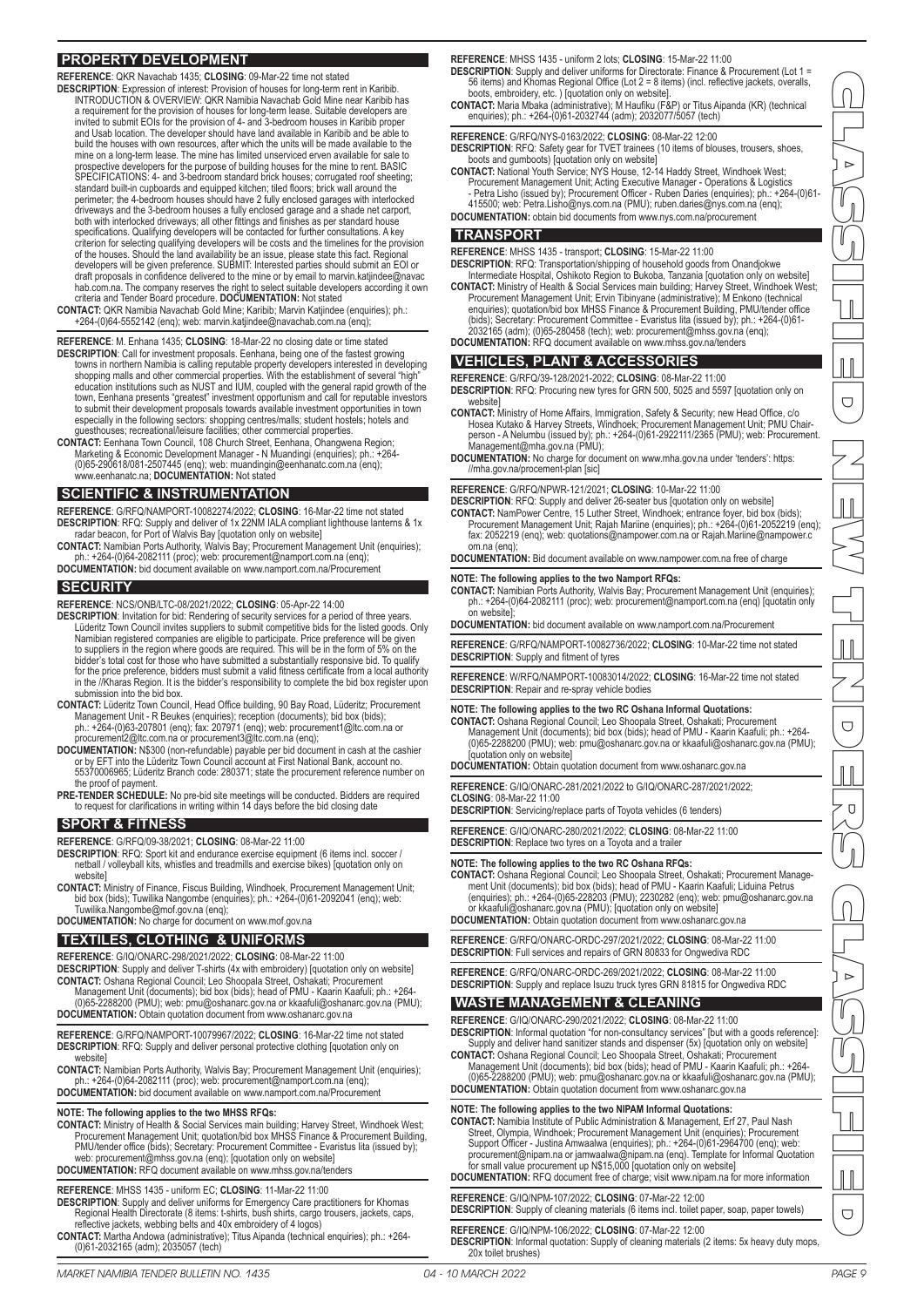## **WASTE MANAGEMENT & CLEANING**

**REFERENCE**: NCS/RFQ/ORC-35/2021; **CLOSING**: 08-Mar-22 11:00 *FROM PREVIOUS PAGE*

- **DESCRIPTION**: RFQ: Provision of car wash services for GRN vehicles of RC Oshikoto and delegated functions for a period of 24 months (re-advertised) [re-issue from 08-Feb-22] [quotation only on website]
- **CONTACT:** Oshikoto Regional Council, Omuthiya; Secretary: Procurement Committee Tutu Haukena; PMU, bid box (bids); Saima Shikongo (enquiries); ph.: +264-(0)65-244800 (enq); web: procurement@oshikotorc.gov.na (enq);

**DOCUMENTATION:** Obtain quotation document from www.oshikotorc.gov.na/procurement

**REFERENCE**: G/IQ/ORC GO-04/2021; **CLOSING**: 08-Mar-22 11:00

- **DESCRIPTION:** Informal quotation: Supply and deliver cleaning materials for the Office of the Governor (2 items: 1x wet dry vacuum cleaner; 10x feather dusters) [quotation only on website]
- **CONTACT:** Oshikoto Regional Council, Omuthiya; Secretary: Procurement Committee Tutu Haukena; Office of the Governor - Nico Aipumbu (enquiries); ph.: +264-(0)65-244800 (enq); web: governor@oshikotorc.gov.na or procurement@oshikotorc.gov.na (enq); **DOCUMENTATION:** Obtain quotation document from www.oshikotorc.gov.na/procurement

NOTE: The following applies to the two NAMDOCK Requests for Expressions of Interest:<br>CONTACT: Namibia Drydock & Ship Repair (Pty) Ltd, PO Box 2340, c/o Second Street East &<br>Hanna Mupetami Road, Walvis Bay, Finance Dept; Su

**REFERENCE**: RFT 2022\_006: EOI 2022\_007; **CLOSING**: 22-Mar-22 12:00 **DESCRIPTION:** Tank cleaning including hydrocarbon and hazardous waste disposal

**REFERENCE**: RFP 2022\_006; **CLOSING**: 18-Mar-22 12:00

**DESCRIPTION**: Waste management service in terms of rendering skips, disposal of general waste like garbage and handling/separating of valuable waste including recyclable waste

## **WATER EQUIPMENT, MATERIALS & WORKS**

**REFERENCE**: W/ONB/LTC-01/2021/2022; **CLOSING**: 05-Apr-22 14:00

- **DESCRIPTION**: Invitation for bid: Supply of water and sewer maintenance fittings and related materials for three years [bid should have a 'G' reference for goods and not 'W' for works].<br>Lüderitz Town Council invites suppliers to submit competitive bids for the listed goods. Only<br>Namibian registered companies are e in the //Kharas Region. It is the bidder's responsibility to complete the bid box register upon submission into the bid box.
- **CONTACT:** Lüderitz Town Council, Head Office building, 90 Bay Road, Lüderitz; Procurement Management Unit - R Beukes (enquiries); reception (documents); bid box (bids); ph.: +264-(0)63-207801 (enq); fax: 207971 (enq); web: procurement1@ltc.com.na or procurement2@ltc.com.na or procurement3@ltc.com.na (enq);
- **DOCUMENTATION:** N\$300 (non-refundable) payable per bid document in cash at the cashier or by EFT into the Lüderitz Town Council account at First National Bank, account no. 55370006965; Lüderitz Branch code: 280371; state the procurement reference number on the proof of payment.
- **PRE-TENDER SCHEDULE:** No pre-bid site meetings will be conducted. Bidders are required to request for clarifications in writing within 14 days before the bid closing date

#### **NOTE: The following appliers to the three RC Oshana Informal quotations:**

**CONTACT:** Oshana Regional Council; Leo Shoopala Street, Oshakati; Procurement Manage-ment Unit (documents); bid box (bids); head of PMU - Kaarin Kaafuli; ph.: +264-(0)65- 2288200 (PMU); web: pmu@oshanarc.gov.na or kkaafuli@oshanarc.gov.na (PMU); [quotation only on website]

**DOCUMENTATION:** Obtain quotation document from www.oshanarc.gov.na

**REFERENCE**: G/IQ/ONARC-301/2021/2022; **CLOSING**: 08-Mar-22 11:00 **DESCRIPTION**: Supply and deliver water pipe for Okatjali (10x HDPE)

**REFERENCE**: G/IQ/ONARC-300/2021/2022; **CLOSING**: 08-Mar-22 11:00

**DESCRIPTION**: Supply and deliver water pipe materials (5 items of pipes, couplings, etc.)

**REFERENCE**: NCS/IQ/ONARC-RDC-275/2021/2022; **CLOSING**: 08-Mar-22 11:00 DESCRIPTION: Re-advertisement: Supply and install a booster pump at Ongwediva Rural<br>Development Centre (with 2x circuit breakers and 3x padlocks)<br>CONTACT: Mike Kamati (enquiries); ph.: +264-(0)65-228203 (PMU); 209315 / 081

#### **NOTE: The following appliers to the three RC Oshana RFQs:**

**CONTACT:** Oshana Regional Council; Leo Shoopala Street, Oshakati; Procurement Manage-ment Unit (documents); bid box (bids); head of PMU - Kaarin Kaafuli; ph.: +264-(0)65- 220203/2288200 (PMU); web: pmu@oshanarc.gov.na or kkaafuli@oshanarc.gov.na (PMU) **DOCUMENTATION:** Obtain quotation document from www.oshanarc.gov.na

**REFERENCE**: G/RFQ/ONARC-306/2021/2022; **CLOSING**: 08-Mar-22 11:00 **DESCRIPTION**: Supply and deliver 63MM Class HPDE pipes 100m and 63mm HDPE couplings at Ondangwa Urban Constituency offices

**CONTACT:** Maria Mikkael or D Hauuanga (enquiries); ph. 081-2792670 or 081-2609018 (enq)

**REFERENCE**: G/RFQ/ONARC WSSC-311/2021/2022; **CLOSING**: 08-Mar-22 11:00 **DESCRIPTION**: Supply and deliver pipes and fittings for RC Oshana Directorate of Water Supply & Sanitation Coordination (6 items of couplings, valves and copper balls) [stated as closing 08-Feb-22 on page 1 but 08-Mar-22 on p. 4)

**CONTACT:** JTC Shipanga or E Hanghuwo (enquiries); ph.: +264-(0)65-221447 (enq)

**REFERENCE**: G/RFQ/ONARC WSSC-310/2021/2022; **CLOSING**: 08-Mar-22 11:00 **DESCRIPTION:** Supply and deliver pipes and fittings for RC Oshana Directorate of Water Supply & Sanitation Coordination (4 items of pipes and couplings) [stated as closing 08- Feb-22 on page 1 but 08-Mar-22 on p. 4) **CONTACT:** JTC Shipanga or E Hanghuwo (enquiries); ph.: +264-(0)65-221447 (enq)

## **REFERENCE**: G/RFQ/ORC-40/2021; **CLOSING**: 08-Mar-22 11:00

**DESCRIPTION**: RFQ: Supply and deliver 5,000L mobile water tank with trailer and petrol pump for Oshivelo Settlement Office [quotation only on website]

- **CONTACT:** Oshikoto Regional Council, Omuthiya; Secretary: Procurement Committee Tutu Haukena; Maria Shipanga (enquiries); ph.: +264-(0)65-281900/953/933 (PMU); 230034 (tech); web: procurement@oshikotorc.gov.na (enq); **DOCUMENTATION:** Obtain quotation document from www.oshikotorc.gov.na/procurement
- 

**REFERENCE**: G/RFQ/NW-087/2022; **CLOSING**: 10-Mar-22 11:00 **DESCRIPTION**: RFQ for goods: Supply and deliver 1000NB hot-dipped galvanized steel pipes and straight couplings [quotation only on website]

- CONTACT: Namibia Water Corporation Ltd, 176 Iscor Street, Aigams Building, Windhoek;<br>quotation/bid box (bids); Procurement Management Unit (enquiries); ph.: +264-(0)61-<br>712081/2009 (enq); web: bids@namwater.com.na (enq);
- **DOCUMENTATION:** Bid documents are available on www.namwater.com.na under 'procurement' free of charge

## **MISCELLANEOUS**

#### **REFERENCE**: G/ONB/LTC-02/2021/2022; **CLOSING**: 05-Apr-22 14:00

- DESCRIPTION: Invitation for bid: Supply and delivery of Standard Transfer Specification (STS)<br>pre-paid water meters and split pre-paid electricity meters for three years. Lüderitz Town<br>Council invites suppliers to submit c registered companies are eligible to participate. Price preference will be given to suppliers<br>in the region where goods are required. This will be in the form of 5% on the bidder's<br>total cost for those who have submitted a the //Kharas Region. It is the bidder's responsibility to complete the bid box register upon submission into the bid box.
- CONTACT: Lüderitz Town Council, Head Office building, 90 Bay Road, Lüderitz; Procurement<br>
Management Unit R Beukes (enquiries); reception (documents); bid box (bids);<br>
ph.: +264-(0)63-207801 (enq); fax: 207971 (enq); web
- the proof of payment.
- **PRE-TENDER SCHEDULE:** No pre-bid site meetings will be conducted. Bidders are required to request for clarifications in writing within 14 days before the bid closing date

#### **REFERENCE**: DBMNE0420; **CLOSING**: 11-Mar-22 12:00

PAGE 10 04 - 10 MARCH 2022 MARKET NAMIBIA TENDER BULLETIN NO. 1435 MARKET NAMIBIA TENDER BULLETIN NO. 1435 04 - 10 MARCH 2022 PAGE 11 CLASSIFIED NEW TENDERS CLASSIFIED DESCRIPTION: Expression of interest: Corporate communication services. Debmarine Namibia<br>invites experienced and suitably qualified service providers from all regions in Namibia, to<br>submit EOIs to provide any of the follow Services - provide a diversity of creative services ranging from concept development,<br>graphic design services, developing brand material and marketing collateral,<br>conceptualizing and delivering integrated brand campaigns a copywriting, communication and digital strategy, public relations, media strategy and the<br>development of publications and annual reports. (2) Social Media Management - provide<br>social media management services to foster gre and daily management, innovative and engaging campaign developments and activations;<br>provide reports on social site performances and propose improvements; crisis social<br>media management and messaging aligned to company str strategic outline. (3) Sports Management - sports liaison services providing a link between<br>the company and the federations (sports codes) it supports to ensure maximum exposure<br>and to drive value from sponsorships; requir services for sports initiatives, from conceptualisation, planning, organising, leading<br>and delivering sport events, marketing and reports on progress; Sports Management<br>Services also include sport teambuilding events - con Gifts Services - provide a variety of generic and specialty branded corporate gifts, mibiar ranging from bags, technical and outdoor gadgets and unique custom proruly Namibian goods; provide branded gift wrapping or packag videography production services for brand awareness purposes, inclusive of scriptwriting<br>and editing services; we seek varied services, including brand awareness videos, brand<br>documentaries, event videography, drone videog the overall logistics, guest and staff management, arranging entertainment, programme,<br>speeches and conducting project management of the entire event. (8) Exhibition Spaces<br>- provide exhibition design services for the conc development and installation of immersive environments which through interactive art, educational information, artefacts and display areas, transforms physical spaces into meaningfully shared experiences. (9) Corporate Apparel (clothing) - produce tailor-made<br>clothing designs and/or provide varied assortment of existing retail clothing designs to<br>be used for our corporate clothing, which inc provision should be from concept, production to installation and maintenance. (11)<br>Consulting Engineer for Social Investment Projects - provide expertise and leadership<br>in the planning, design, modification or rehabilitati

**CONTACT:** Debmarine Namibia; Windhoek; Procurement Officer (enquiries); ph.: +264-(0)61- 2978460 (enq); web: Tenders@debmarine.com (enq); **DOCUMENTATION:** Not stated. **PRE-TENDER SCHEDULE:** For enquiries contact the Procurement Officer and specify the reference number

**REFERENCE**: MHSS 1435 - Katima; **CLOSING**: 15-Mar-22 11:00 **DESCRIPTION**: RFQ for service of a laundry machine and replacement of a scale at Katima Mulilo District Hospital, Zambezi Region [quotation only on website]

CONTACT: Ministry of Health & Social Services main building; Harvey Street, Windhoek West;<br>Procurement Management Unit; Olivia Shitumbe (administrative); R Likokoto (technical<br>enquiries); quotation/bid box MHSS Finance & P (bids); Secretary: Procurement Committee - Evaristus Iita (issued by); ph.: +264-(0)61- 2032547 (adm); (0)66-251400 (tech); web: procurement@mhss.gov.na (enq); **DOCUMENTATION:** RFQ document available on www.mhss.gov.na/tenders

## *TO NEXT PAGE*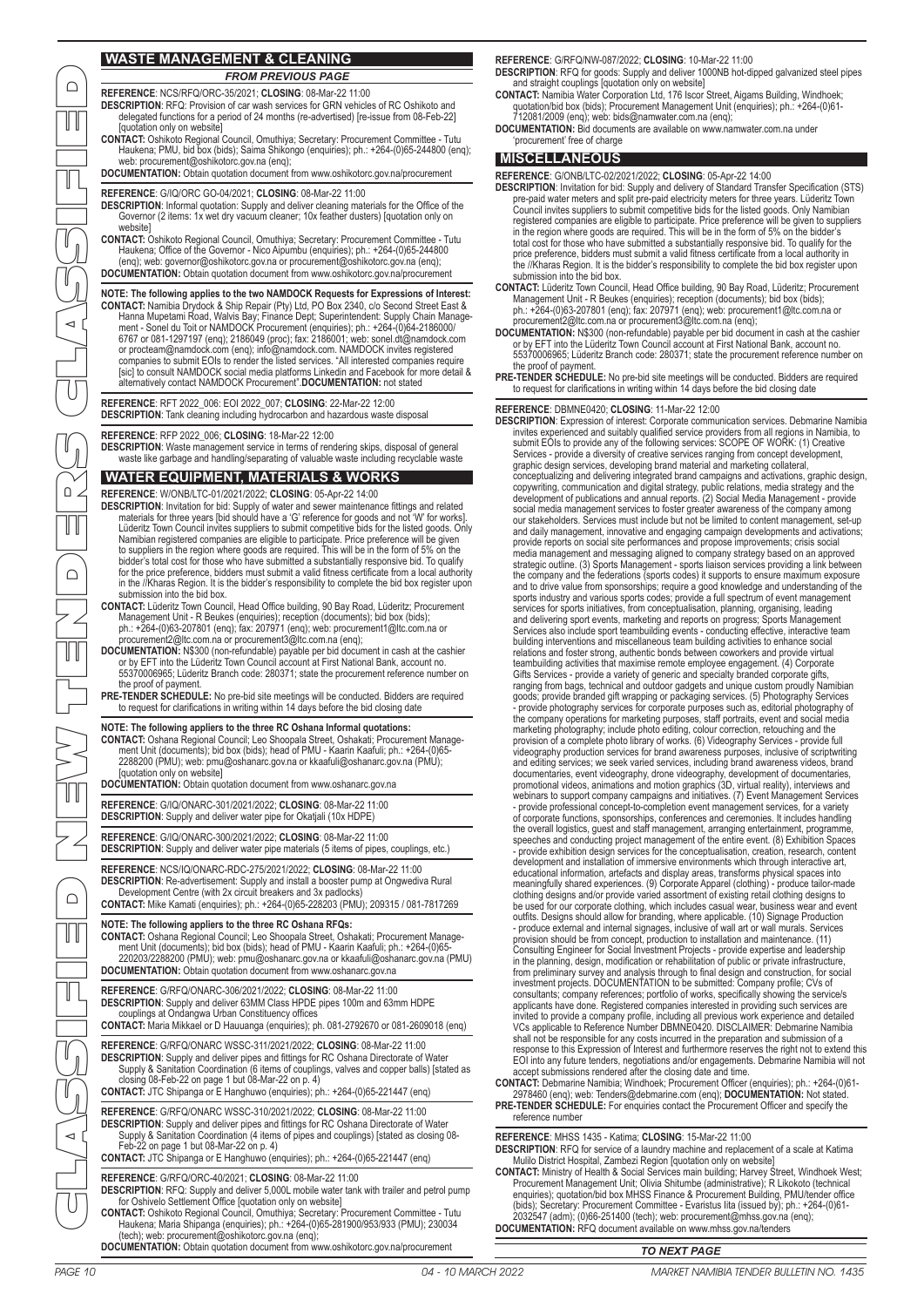## **MISCELLANEOUS TENDERS**

### **NOTE: The following applies to the two RC Oshana Informal Quotations "for non-**

**consultancy services" [but with a goods reference]:**

- **CONTACT:** Oshana Regional Council; Leo Shoopala Street, Oshakati; Procurement Management Unit (documents); bid box (bids); head of PMU - Kaarin Kaafuli; ph.: +264- (0)65-2288200 (PMU); web: pmu@oshanarc.gov.na or kkaafuli@oshanarc.gov.na (PMU); [quotation only on website]
- **DOCUMENTATION:** Obtain quotation document from www.oshanarc.gov.na

**REFERENCE**: G/IQ/ONARC-292/2021/2022; **CLOSING**: 08-Mar-22 11:00 **DESCRIPTION**: Supply and deliver trolleys (1x 500kg metal trolley; 1x trolley doll box load; 5x mop trolleys with wringer and bucket)

> DUE: 11-Mar-22 REF: CENORED<br>FOR: 1-year.cont

DUE: 11-Mar-22

(enquiries) DUE: 25-Mar-22

objections) DUE: 10-Mar-22 REF: Owner<br>FOR: Objecti

REF: Owner<br>FOR: Object

REF: Owners

DUE: 11-Mar-22

REF: M. Windhoek<br>FOR: Objections to

DUE: 11-Mar-22

REF: VC Witvlei<br>FOR: Objections

DUE: 11-Mar-22

open market

061-2902111 (enq)

REF: M. Windhoek + MURD<br>FOR: Objections to subdivisi

FOR: 1-year contract as Secretary to Bid Evaluation Committee / OTJIWARONGO AT: Otjiwarongo; Senior Human Capital Officer, hr@cenored.com.na; http: //www.cenored.com.na/careers/ (details)

REF: Ministry of Health & Social Services + Global Fund FOR: Global Fund Grant fixed-term contracts May-22 to 31-Dec-23: VMMC senior registered nurse Grade 7 / 1x OMUSATI, Oshikuku, 1x OSHIKOTO, Omuthiya and 1x KAVANGO, Nkurenkuru districts - ob-tain full job description and requirements

AT: MHSS Global Fund Grant Human Re-sources Manager, Dir. of Special Pro-grammes at MHSS; ph. 061-2032864/ 2894 - Aupukolo Mekondjo or Elise Jele

**DEADLINES** *Ongos township*

township establishment AT: Ritta Khiba Planning Consultants, ph. 061-225062 / 081-5788154 or rkhiba@ gmail.com; office of town clerk (inspection); Urban & Regional Planning

FOR: Objections to rezoning of erven 2459 & 2460 (365sqm & 355sqm) in Goreangab Ext. 1 'residential' to 'business' and consolidation to use as pharmacy AT: Ritta Khiba Planning Consultants, ph. 061-225062 / 081-5788154 or rkhiba@ gmail.com; M. Windhoek, CCC (plan) DUE: 10-Mar-22

> FOR: Objections to rezoning of 628sqm vacant Erf 887, Nehale lya Mpingana, Academia Ext. 1, Windhoek from 'residential' to 'hospitality' and consent to develop for

hospitality purposes AT: Ritta Khiba Planning Consultants, ph. 061-225062 / 081-5788154 or rkhiba@ gmail.com; M. Windhoek, CCC (plan) DUE: 10-Mar-22

FOR: Objections to rezoning of 583sqm Erf 4753 Rundu Ext. 15 from residential' to 'business' to formalise existing business AT: Nghivelwa Planning Consultants; ph. 061- 269697 or 085-3232230; nghivelwaplanni ng@gmail.com; M. Rundu (obejctions)

*Monte Christo market*

FOR: Objections to rezoning of 6,032sqm Portion A of Erf 1807, Monte Christo Road in Goreangab Ext 3 from 'residential' to 'municipal' to allow for the creation of an

AT: Dept of Housing, Property Management & Human Settlement; Section Planner: Human Settlement - Otniel Kakero, ph.

*Massive Witvlei erven*

FOR: Objections to sale by private treaty of two 'business' erven: Portion A no. 155 to Khomsec Investment cc (44,672sqm for Nhomsee investment ed (44,07 Zsqm re<br>N\$40/sqm) and Erf 283 to Adv Hengari (23,460sqm for N\$50/sqm) AT: CEO - Hendrik Muisoor (objections); ph. 062-570008/9 or 081-2148757 - Uvei Kanakovijo or secretary.witvleivc@iway.na

Board Chairperson - LD Uyepa (written

M. Windhock World Diplomation of Portions 945 952 to 956 of Farm Ongos #38 as part of

**REFERENCE**: G/IQ/ONARC-291/2021/2022; **CLOSING**: 08-Mar-22 11:00

**DESCRIPTION**: Supply and deliver "office equipments" (3x 90L bar fridges, 1x shredding machine)

#### **AUCTIONS**

- REF: AUCOR<br>FOR: Live well FOR: Live webcast auction of bank repo and salvage vehicles (incl. trucks, 4x4s, se-dans, SUVs, plus salvaged vehicles) / SWAKOPMUND, H Hamutenya St viewing 07- to 09-Mar-21, 09:00 to 16:00 AT: Auctioneering Corporation; ph. 061- 257945/6 or 064-463374/5,info@
- aucornamibia.com; www.aucor.auction (registration & bidding); www.aucornamibia.com
- DUE: 07-Mar-22 10:00 10-Mar-22 10:00
- REF: Ministry of Works & Transport FOR: Government moveable assets: rails and sleepers / KALKFELD at 10:00 & OMA-
- RURU at 13:00, TransNamib stations AT: ph. 061-2086411/081-2492338 E Steenkamp
- DUE: 09-Mar-22

#### *Sungate gone*

- REF: AUCOR in assoc. with WH Auctioneers<br>FOR: Creditor instruction auction of Sungate: Creditor instruction auction of Sungate: 13 erven on 5.2ha adjacent ot Hosea Kutako International Airport, sold individually or as a lot; mixed use, industrial and hospi-tality zoning / WINDHOEK
- AT: Auctioneering Corporation; ph. 061- 257945 or 081-1282671 Neil Engelbrecht, neil@aucornamibia.com; www.aucor.auction (registration & bidding); www.aucornamibia.com DUE: 15-Mar-22 10:30

## **BUSINESS EVENTS**

- REF: Namibia Investment Promotion & Development Board
- FOR: Know2Grow MSME information sessions for registered SME enterprises e.g. in logistics, agriculture, horticulture & agriculture / MALTAHOHE PA Smith Primary School Hall
- AT: NIPDB, ph 083-3338672/8614 or
- K2G@nipdb.com for more info DUE: 09-Mar-22 10:00

## *Hydrogen-to-Power project*

- REF: HDF Energy Namibia (Pty) Ltd<br>FOR: Public meeting for IAPs as part FOR: Public meeting for IAPs as part of EIA process for the Renewstable Swakop-mund Hydrogen-to-Power project east of DRC informal settlement of Swakopmund. Technologies used are based on solar panels, green hydrogen production and storage, high power fuel cells and and lithium-ion batteries to generate power of 30MW during daylight and 6MW during the night. 200m3/day water will be sourced from a proposed new desalination plant, utilising reverse osmosis, close to the Swakopmund Salt Works / SWAKOPMUND Plaza Hotel
- AT: SLR Environmental Consulting; ph. 061- 231287 Liezel Swan or Theo Wicks; http://slrconsulting.com/za/slr-documents DUE: 09-Mar-22 2:00 PM

#### *Namcor fuel facility*

- 
- REF: Namcor<br>FOR: Public n FOR: Public meeting for IAPs as part of EIA on proposed construction and operation of a commercial fuel refill facility on the existing TransNamib premises adjacent to the Port of Walvis Bay with access from 5th Road / WALVIS BAY Hotel Indongo (former Protea Hotel in town)
- AT: Junior Baiano Industrial Consultants; ph. 081-1472029 Fredrich Nghiyolwa or JuniorB200581@gmail.com DUE: 11-Mar-22 1:00 PM

- **CONTRACTS**
- REF: Ministry of Health & Social Services + Global Fund FOR: Global Fund Grant fixed-term contract
- 01-Apr-22 to 31-Dec-23: Financial expert Grade 1 / WINDHOEK
- AT: MHSS Global Fund Grant Human Re-sources Manager, Dir. of Special Pro-grammes at MHSS; ph. 061-2032894 - Elise Jele (enquiries)

REF: Bonnex Properties (Pty) Ltd<br>FOR: Register as IAP and submit

- FOR: Register as IAP and submit comments as part of EIA to finalise town planning procedures for rezoning of Portions RE/5, 29 & 33 of Farm Döbra #49 to use site for transport business (Snyman Transport) for parking vehicles and warehousing AT: Green Earth Environmental Consultants, fax 061-248608 or ph. 081-1273145,
- charlie@greenearthnamibia.com or carien@greenearthnamibia.com DUE: 11-Mar-22

## REF: Owner<br>FOR: Object

- FOR: Objection to rezoning of 547sqm Erf 5391<br>in Shoveller Street, Khomsadal Ext. 16,<br>from 'business' to 'general residential'<br>1.50 to formalise block of flats<br>AT: Kamau Town Planning & Development<br>Specialist, ph. 061-2519
- CEO (objections); Dept of Urban & Transport Planning (enquiries) DUE: 11-Mar-22

#### *Board vacancies*

- REF: Ministry of Education, Arts & Culture<br>FOR: Nominations for cacancies on the Na FOR: Nominations for cacancies on the Natio-nal Arts Council of Namibia (various fields
- of experience; min. requirements) AT: MEAC, Director of Arts (submissions marked NACN Nomination'); email to Vanessa.Harases@moe.gov.na with
- copy to M'kariko Amagulu@moe.gov.na; Marcellinus Swartbooi, ph. 061-2933311 or artscouncilnamibia@gmail.con (enq)
- DUE: 11-Mar-22
- REF: Ministry of Education, Arts & Culture<br>FOR: Nominations for annointment to Boar FOR: Nominations for appointment to Board of Trustees of National Arts Council of Namibia
- AT: MEAC, Director of Arts M'kariko Amagulu; Govt Office Park or electronic to Vanessa.Harases@moe.gov.na copied to M'kariko.Amagulu@moe.gov.na; ph. 061-2933311 -Marcellinus Swartbooi or artscouncilnamibia@gmail.com (enq) DUE: 11-Mar-22

## *PT erven in deceased estates*

- REF: M. Ongwediva<br>FOR: Objections to FOR: Objections to sale of 10x 'single residen-tial' erven in Omatando and Ongwediva extension by private transaction to individuals incl. four estates of deceased persons
- AT: CEO, Ongwediva, ph. 065-240101 DUE: 11-Mar-22 5:00 PM

#### *Oribib pig abattoir*

- REF: Chakula Foods cc<br>FOR: Register as IAP ar
- FOR: Register as IAP and comment as part of EIA for construction and operation of an abattoir for a piggery on Farm Oribib #33A at Otjikondo, Outjo, Kunene Region AT: Nam Geo-Enviro Solutions, ph. 061-402246 - Martha Dumen
- ppp@geoenvirosol DUE: 14-Mar-22

#### *... and fertilizer plant*

- 
- REF: Oasis Fertilizer FOR: Register as IAP and comment as part of EIA for construction and operation of fertilizer blending plant on Farm Oribib #33A at Otjikondo, Outjo, Kunene Region AT: Nam Geo-Enviro Solutions, ph. 061-402246 - Martha Dumeni;
- ppp@geoenvirosol
- DUE: 14-Mar-22

### *New townships*

- REF: M. Oshakat<br>FOR: Register as Form Schanaal<br>Register as IAP to receive background information and comment as part of the application to the Urban & Regional Planning Board for the proposed township establishment of Okandjengedi South Exts 1 to 5 on Farm Oshakati Town &
- Townlands #880 REF: M. Keetmanshoop FOR: Register as IAP to receive background information and comment as part of the application to the Urban & Regional Plan-ning Board for the proposed township establishment of Brukharos Proper and Ext 4 on Farm Keetmanshoop Town & Townlands #150
- AT: Urban Dynamics; ph. 061-240300 or Allison@udanam.com DUE: 15-Mar-22

## *Salk St boutique hotel*

- REF: Owner<br>FOR: Object FOR: Objection to rezoning of 1,006sqm Erf 3170 in Salk Street, Windhoek West, from
	- 'residential' to 'office' with bulk of 1.4 and consent to operate a boutique hotel on consolidated erf AT: Kamau Town Planning & Development

Specialist, ph. 061-251975 or 081- 3290584, fenni@kamau-tpds.com; M. Windhoek CEO (objections); Dept of Urban & Transport Planning (enquiries) DUE: 15-Mar-22

#### *Exploration & mining*

- REF: Carl Andries Joone + GFM Geophysics<br>FOR: Register as IAP and comment as nart of FOR: Register as IAP and comment as part of EIA for proposed mineral exploration for base metals on EPLs 8160, 8151, 8152 & 8062, located 38 to 110km E of Gobabis AT: Excel Dynamic Solutions, ph. 061- 259530/081-124420 - Althea Brandt; public@edsnamibia.com DUE: 15-Mar-22 REF: Josia Shilunga FOR: Register as IAP as part of EIA process for mining activities for dimension stone on Mining Claims 72305-72310, 21km NE of Arandis along B2 Road AT: Impala Environmental Consulting; ph.
- 085-6630598 or eia@impalac.com S Andjamba DUE: 15-Mar-22

#### *Ohangwena 2 Wellfield*

- REF: NamWater + AfDB<br>FOR: Register as IAP as Register as IAP as part of Environmental & Social Impact Assessment for the up-grade of the Ohangwena 2 Wellfield Wa-ter Supply Scheme for Omafo - Eenhana
- Extensio nand Omakango Onambuti Eenhana Scheme Upgrade, Ohangwena AT: Outrun Investment, ph. 081-2683578 or outrungreeninfo@hotmail.com - Josiah
- Mukutir DUE: 15-Mar-22

#### *Charcoal packaging & storage*

- REF: Omuti Biomass cc<br>FOR: Register as IAP as FOR: Register as IAP as part of EIA for con-struction and operation of a charcoal processing, packaging and storage facility on Erf 3112, Otjiwarongo Industrial Area
- AT: Earth Environmental Services; ph. 081- 4351689 / 081-7016851, ees.earthservices@gmail.com DUE: 16-Mar-22

## *2D survey in Owambo Basin*

- REF: MEL Oil & Gas Exploration Namibia (Pty) Ltd, subs. of Monitor Exploration Ltd UK FOR: Register as IAPs and comment as part
	- of environmental clearance certificate for proposed 2D seismic survey covering Petroleum Exploration License 93 in the Owambo Basin, Oshikoto Region. The interpreted 2D seismic survey data is used to identify specific drilling locations where potential reservoirs of oil and gas may have accumulated and trapped in sufficient commercial quantities
- AT: Risk-Based Solutions, ph. 081-1413229 / 061-306058 Dr Sindila Mwiya; frontdesk@rbs.com.na or smwiya@ rbs.com.na; Independent Environmental Consultant, emerita.ashipala@gmail.com - Emerita Ashipala (register) DUE: 18-Mar-22

#### *Gone by private treaty*

## REF: M. Rehoboth<br>FOR: Objections to

- FOR: Objections to sale by private treaty of 14x 'residential' erven in various blocks to individuals plus 8,166sqm 'institutional' Portion of Erf 148 in Ext 1 to Rehoboth Urban West Constituency (for N\$408,136.68) and 2ha 'undetermined' portion of Townlands #302 to AV Dier-gaardt & M Diergaardt t/a Drie Susters (for N\$1,160,000) as well as donation of 30,979sqm to RC Hardap DEAC in Block H, Ext. 2 and lease of 'business' Erf 221 in Block C to Green Enterprise Solutions for 15 years for hospitaliy purposes AT: CEO (objections); Housing & Property Division, ph. 062-521843/815 (enquiries) DUE: 18-Mar-22
- 
- REF: M. Okahao<br>FOR: Objections FOR: Objections to sale by private treaty of 3x 'business'' erven to STS Deco & Catering (889sqm for N\$111,084.25), Ingatuwete Trading (1,299sqm for N\$316,238.50) and Petrus T Amakutuwa (677sqm for N\$84,277.75) and 3x 'general residential' erven to Anna-Abia Shigwedha-Mumbala (1,992sqm for N\$243,064), Johannes Shuuya (1,738sqm for N\$212,393.50) and Analisa Nekwaya (717sqm for
- N\$89,107.75) AT: CEO (objections); ph. 065-252204/5 B Mwashindange (enquiries) DUE: 18-Mar-22

## *Power plants*

PAGE 10 04 - 10 MARCH 2022 MARKET NAMIBIA TENDER BULLETIN NO. 1435 MARKET NAMIBIA TENDER BULLETIN NO. 1435 04 - 10 MARCH 2022 PAGE 11 MARKET NAMIBIA MARKET NAMIBIA